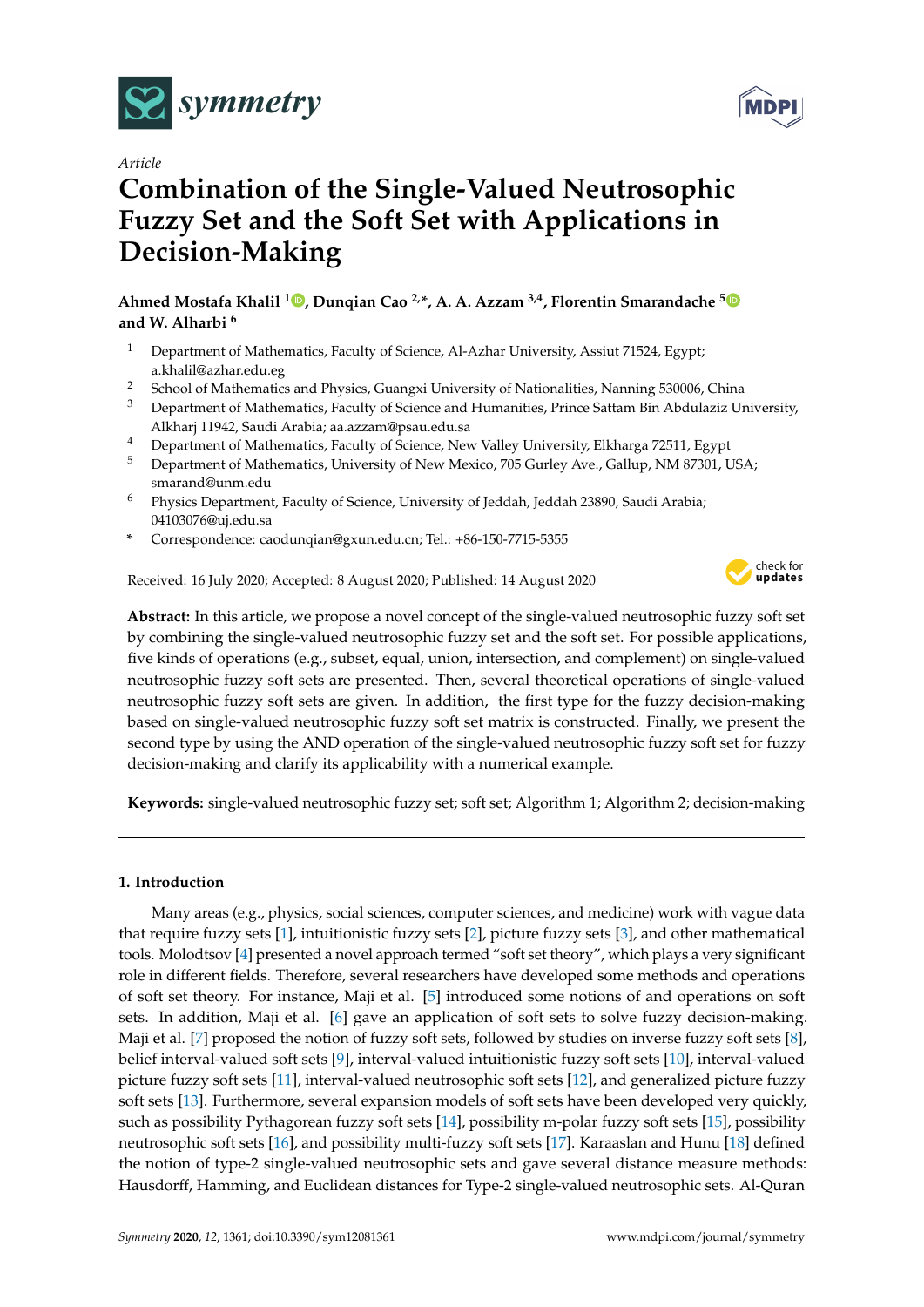et al. [\[19\]](#page-16-9) presented the notion of fuzzy parameterized complex neutrosophic soft expert sets and gave a novel approach by transforming from the complex case to the real case for decision-making. Qamar and Hassan [\[20\]](#page-16-10) proposed a novel approach to Q-neutrosophic soft sets and studied several operations of Q-neutrosophic soft sets. Further, they generalized Q-neutrosophic soft expert sets based on uncertainty for decision-making [\[21\]](#page-16-11). On the other hand, Uluçay et al. [\[22\]](#page-16-12) presented the concept of generalized neutrosophic soft expert sets and applied a novel algorithm for multiple-criteria decision-making. Zhang et al. [\[23\]](#page-16-13) gave novel algebraic operations of totally dependent neutrosophic sets and totally dependent neutrosophic soft sets. In 2018, Smarandache [\[24\]](#page-16-14) generalized the soft set to the hypersoft set by transforming the function *F* into a multi-argument function.

Fuzzy sets are used to tackle uncertainty using the membership grade, whereas neutrosophic sets are used to tackle uncertainty using the truth, indeterminacy, and falsity membership grades, which are considered as independent. As the motivation of this article, we present a novel notion of the single-valued neutrosophic fuzzy soft set, which can be seen as a novel single-valued neutrosophic fuzzy soft set model, which gives rise to some new concepts. Since neutrosophic fuzzy soft sets have some difficulties in dealing with some real-life problems due to the nonstandard interval of neutrosophic components, we introduce the single-valued neutrosophic fuzzy soft set (i.e., the single-valued neutrosophic set has a symmetric form, since the membership (T) and nonmembership (F) are symmetric with each other, while indeterminacy (I) is in the middle), which is considered as an instance of neutrosophic fuzzy soft sets. The structural operations (e.g., subset, equal, union, intersection, and complement) on single-valued neutrosophic fuzzy soft sets, and several fundamental properties of the five operations above are introduced. Lastly, two novel approaches (i.e., Algorithms [1](#page-9-0) and [2\)](#page-11-0) to fuzzy decision-making depending on single-valued neutrosophic fuzzy soft sets are discussed, in addition to a numerical example to show the two approaches we have developed.

The rest of this article is arranged as follows. Section [2](#page-1-0) briefly introduces several notions related to fuzzy sets, neutrosophic sets, single-valued neutrosophic sets, neutrosophic fuzzy sets, single-valued neutrosophic fuzzy sets, soft sets, fuzzy soft sets, and neutrosophic soft sets. Section [3](#page-4-0) discusses single-valued neutrosophic fuzzy soft sets (along with their basic operations and structural properties). Section [4](#page-9-1) gives two algorithms for single-valued neutrosophic fuzzy soft sets for decision-making. Lastly, the conclusions are given in Section [5.](#page-15-9)

## <span id="page-1-0"></span>**2. Preliminaries**

In the following, we present a short survey of seven definitions which are necessary to this paper.

#### *2.1. Fuzzy Set*

**Definition 1** (cf. [\[1\]](#page-15-0)). Assume that *X* (i.e., *X* = { $x_1, x_2, ..., x_p$ } is a set of elements and  $\mu(x_p)$  is a membership *function of element*  $x_p \in X$ . *Then* 

*(1) The following mapping (called fuzzy set), is given by*

$$
\mu:X\longrightarrow[0,1]
$$

*and* [0, 1] *<sup>X</sup> is a set of whole fuzzy subset over X*. *(2) Let*

$$
\mu = \left\{ \frac{\mu(x_1)}{x_1}, \frac{\mu(x_2)}{x_2}, \cdots, \frac{\mu(x_p)}{x_p} \middle| x_p \in X \right\} \in [0, 1]^X
$$

*and*

$$
\nu = \left\{ \frac{\nu(x_1)}{x_1}, \frac{\nu(x_2)}{x_2}, \cdots, \frac{\nu(x_p)}{x_p} \middle| x_p \in X \right\} \in [0,1]^X.
$$

*Then*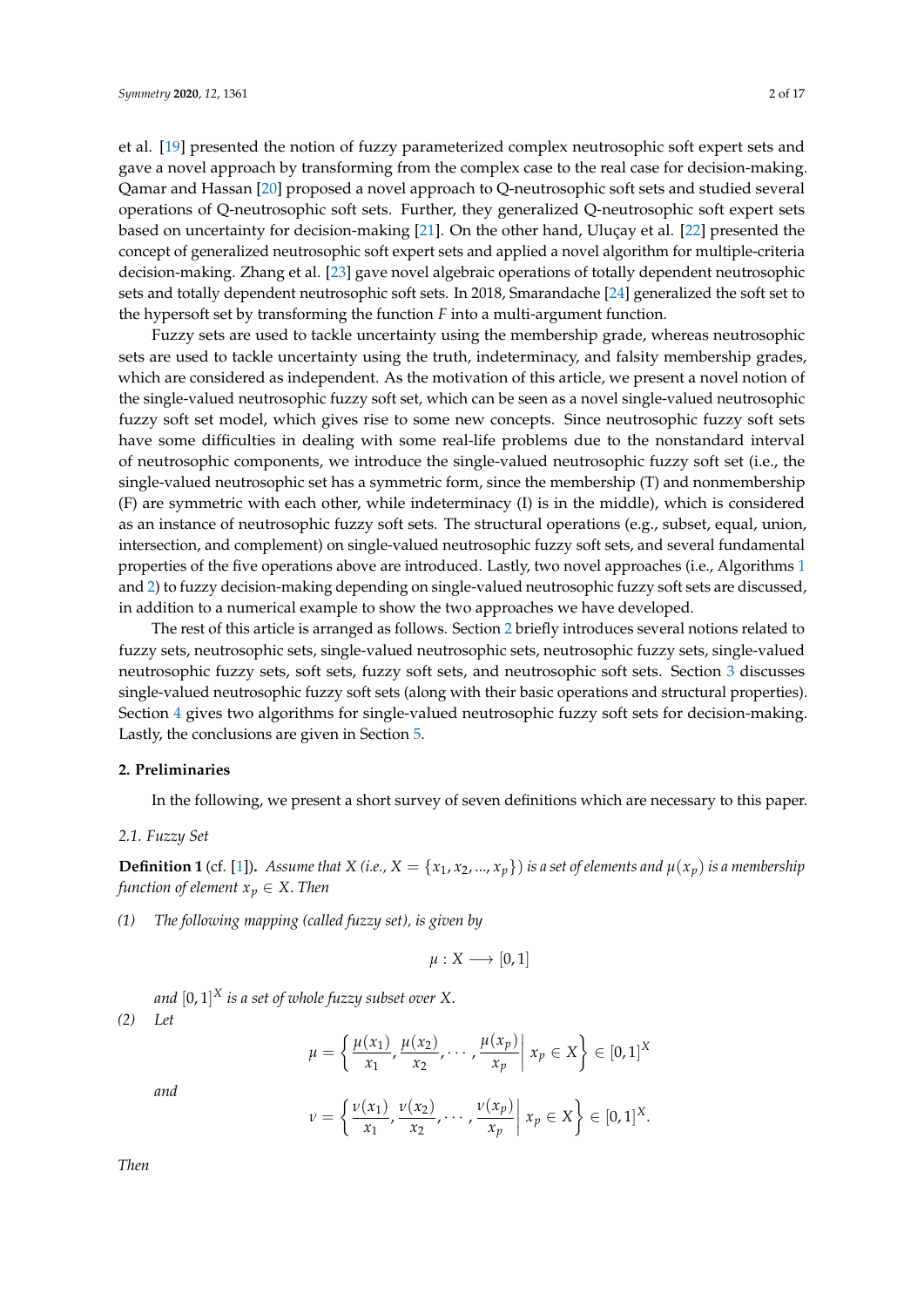*(1) The union µ* ∪ *ν*, *is defined as*

$$
\mu \cup \nu = \left\{ \frac{\mu(x_1) \vee \nu(x_1)}{x_1}, \frac{\mu(x_2) \vee \nu(x_2)}{x_2}, \cdots, \frac{\mu(x_p) \vee \nu(x_p)}{x_p} \middle| x_p \in X \right\}.
$$

*(2) The intersection µ* ∩ *ν*, *is defined as*

$$
\mu \cap \nu = \left\{ \frac{\mu(x_1) \wedge \nu(x_1)}{x_1}, \frac{\mu(x_2) \wedge \nu(x_2)}{x_2}, \cdots, \frac{\mu(x_p) \wedge \nu(x_p)}{x_p} \middle| x_p \in X \right\}.
$$

*2.2. Neutrosophic Set and Single-Valued Neutrosophic Set*

**Definition 2** (cf. [\[25](#page-16-15)[,26\]](#page-16-16)). *Assume that X (i.e., X = {* $x_1, x_2, ..., x_p$ *}) is a set of elements and* 

$$
\Phi = \left\{ \frac{\left(T_{\Phi}(x_p), I_{\Phi}(x_p), F_{\Phi}(x_p)\right)}{x_p} \middle| x_p \in X, 0 \leq T_{\hat{\Phi}}(x_p) + I_{\hat{\Phi}}(x_p) + F_{\hat{\Phi}}(x_p) \leq 3 \right\}.
$$

- *(1)* If  $T_{\Phi}(x_p) \in ]0^-, 1^+[$  *(i.e., the degree of truth membership),*  $I_{\Phi}(x_p) \in ]0^-, 1^+[$  *(i.e., the degree of indeterminacy membership), and*  $F_{\Phi}(x_p)$  *(i.e., the degree of falsity membership), then*  $\Phi$  *is called a neutrosophic set on X*, *denoted by* (NS) *X*.
- *(2)* If  $T_{\Phi}(x_p) \in [0,1]$  *(i.e., the degree of truth membership),*  $I_{\Phi}(x_p) \in [0,1]$  *(i.e., the degree of indeterminacy membership), and*  $F_{\Phi}(x_p) \in [0,1]$  *(i.e., the degree of falsity membership), then*  $\Phi$  *is called a single-valued neutrosophic set on X*, *denoted by* (SVNS) *X*.
- *2.3. Neutrosophic Fuzzy Set and Single-Valued Neutrosophic Fuzzy Set*

**Definition 3** (cf. [\[27\]](#page-16-17)). *Assume that X (i.e., X = {* $x_1, x_2, ..., x_p$ *}) is a set of elements and* 

$$
\hat{\Phi} = \left\{ \frac{\left(T_{\hat{\Phi}}(x_p), I_{\hat{\Phi}}(x_p), F_{\hat{\Phi}}(x_p), \mu(x_p)\right)}{x_p} \middle| x_p \in X, 0 \leq T_{\hat{\Phi}}(x_p) + I_{\hat{\Phi}}(x_p) + F_{\hat{\Phi}}(x_p) \leq 3 \right\}.
$$

- *(1)* If  $T_{\hat{\Phi}}(x_p)$  ∈  $]0^-$ ,  $1^+$ [ *(i.e., the degree of truth membership),*  $I_{\hat{\Phi}}(x_p)$  ∈  $]0^-$ ,  $1^+$ [ *(i.e., the degree of indeterminacy membership), and*  $F_{\hat{\Phi}}(x_p)$  *(i.e., the degree of falsity membership), then*  $\hat{\Phi}$  *is called a neutrosophic fuzzy set on X*, *denoted by* (NFS) *X.*
- *(2)* If  $T_{\hat{\Phi}}(x_p) \in [0,1]$  *(i.e., the degree of truth membership),*  $I_{\hat{\Phi}}(x_p) \in [0,1]$  *(i.e., the degree of indeterminacy membership), and*  $F_{\hat{\Phi}}(x_p) \in [0,1]$  *(i.e., the degree of falsity membership), then*  $\hat{\Phi}$  *is called a single-valued neutrosophic fuzzy set on X*, *denoted by* (SVNFS) *X*.

**Definition 4** (cf. [\[27\]](#page-16-17)). *Let*  $\hat{\Phi}$ ,  $\hat{\Psi} \in (\mathbb{SWNFS})^X$ , where

$$
\hat{\Phi} = \left\{ \frac{\left(T_{\hat{\Phi}}(x_p), I_{\hat{\Phi}}(x_p), F_{\hat{\Phi}}(x_p), \mu(x_p)\right)}{x_p} \middle| x_p \in X, 0 \le T_{\hat{\Phi}}(x_p) + I_{\hat{\Phi}}(x_p) + F_{\hat{\Phi}}(x_p) \le 3 \right\}
$$

*and*

$$
\hat{\Psi} = \bigg\{ \frac{\left(T'_{\hat{\Psi}}(x_p), I'_{\hat{\Psi}}(x_p), F'_{\hat{\Psi}}(x_p), \mu'(x_p)\right)}{x_p} \ \bigg| \ x_p \in X, \ 0 \leq T_{\hat{\Psi}}(x_p) + I_{\hat{\Psi}}(x_p) + F_{\hat{\Psi}}(x_p) \leq 3 \bigg\}.
$$

*The following operations (i.e., complement, inclusion, equal, union, and intersection) are defined by*

$$
(1) \quad \hat{\Phi}^c = \left\{ \frac{\left(F_{\hat{\Phi}}(x_p), 1 - I_{\hat{\Phi}}(x_p), T_{\hat{\Phi}}(x_p), 1 - \mu(x_p)\right)}{x_p} \middle| x_p \in X \right\}.
$$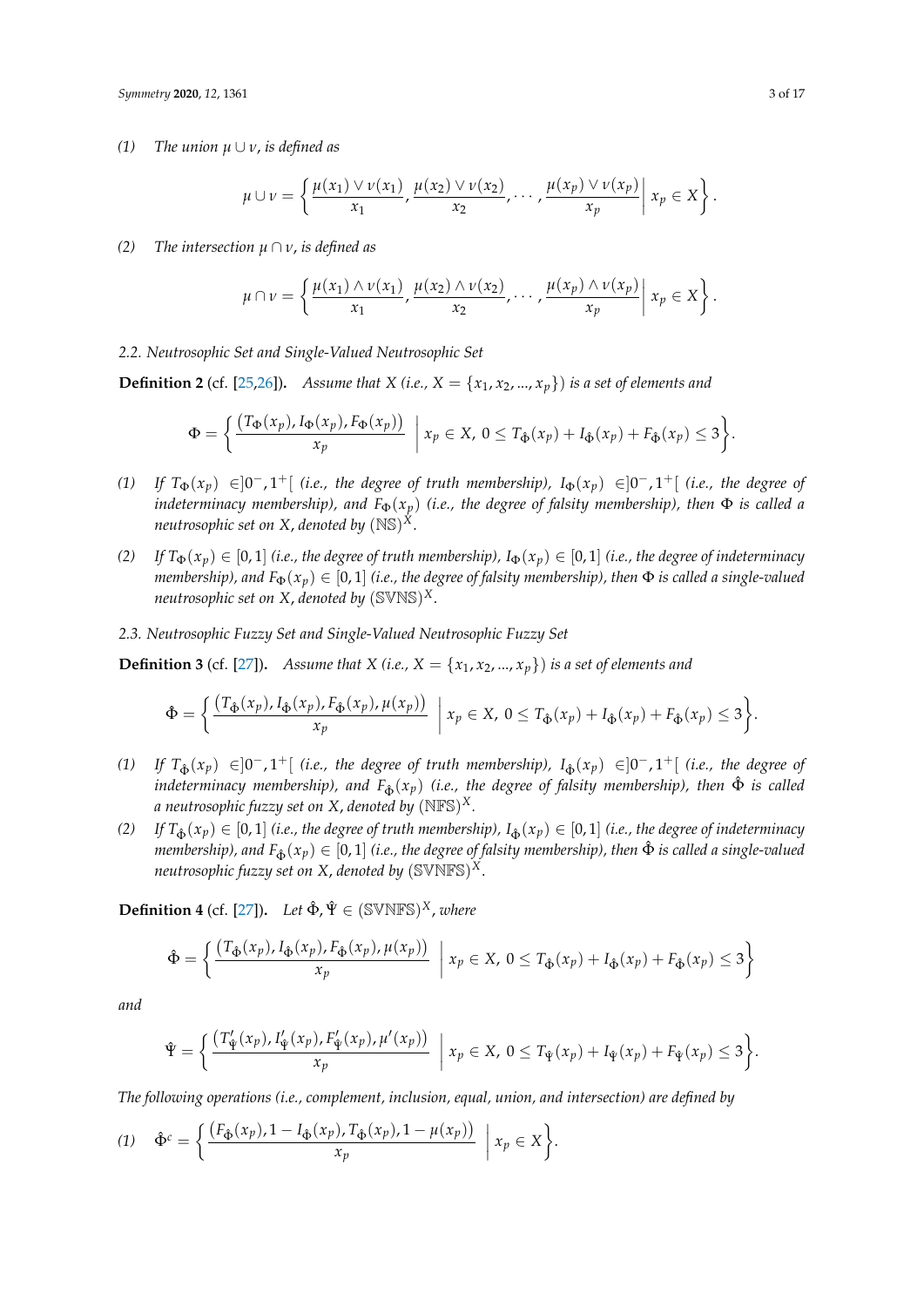*Symmetry* **2020**, *12*, 1361 4 of 17

(2) 
$$
\hat{\Phi} \subseteq \hat{\Psi} \iff T_{\hat{\Phi}}(x_p) \leq T'_{\hat{\Psi}}(x_p), I_{\hat{\Phi}}(x_p) \geq I'_{\hat{\Psi}}(x_p), F_{\hat{\Phi}}(x_p) \geq F'_{\hat{\Psi}}(x_p)
$$
 and  $\mu(x_p) \leq \mu'(x_p)$  ( $\forall x_p \in X$ ).

$$
(3) \quad \hat{\Phi} = \hat{\Psi} \Longleftrightarrow \hat{\Phi} \subseteq \hat{\Psi} \text{ and } \hat{\Psi} \subseteq \hat{\Phi}.
$$

$$
(4) \quad \hat{\Phi} \cup \hat{\Psi} = \left\{ \frac{\left(F_{\hat{\Phi}}(x_p) \vee F'_{\hat{\Psi}}(x_p), I_{\hat{\Phi}}(x_p) \wedge I'_{\hat{\Psi}}(x_p), T_{\hat{\Phi}}(x_p) \wedge T'_{\hat{\Psi}}(x_p), \mu(x_p) \vee \mu'(x_p)\right)}{x_p} \middle| x_p \in X \right\}.
$$
\n
$$
(5) \quad \hat{\Phi} \cap \hat{\Psi} = \left\{ \frac{\left(F_{\hat{\Phi}}(x_p) \wedge F'_{\hat{\Psi}}(x_p), I_{\hat{\Phi}}(x_p) \vee I'_{\hat{\Psi}}(x_p), T_{\hat{\Phi}}(x_p) \vee T'_{\hat{\Psi}}(x_p), \mu(x_p) \wedge \mu'(x_p)\right)}{x_p} \middle| x_p \in X \right\}.
$$

*2.4. Soft Set, Fuzzy Soft Set, and Neutrosophic Soft Set*

**Definition 5** (cf. [\[4](#page-15-3)[,7,](#page-15-6)[28\]](#page-16-18)). Assume that *X* (i.e., *X* = { $x_1$ ,  $x_2$ , ...,  $x_p$ }) is a set of elements and *I* (i.e., *I* =  $\{i_1, i_2, ..., i_q\}$  is a set of parameters, where  $(p, q \in N, N$  are natural numbers). Then

*xp*

*(1) The following mapping (called a soft set), is given by*

$$
S: I \to P(X),
$$

*where P*(*X*) *is a set of all subsets over X*.

*(2) The following mapping (called a fuzzy soft set), is given by*

$$
\widetilde{S}:I\to [0,1]^X,
$$

*where* [0, 1] *<sup>X</sup> is a set of whole fuzzy subset over X.*

*(3) The following mapping (called a neutrosophic soft set), is given by*

$$
\widetilde{\hat{S}}: I \to (\mathbb{NS})^X,
$$

*where* (NS) *<sup>X</sup> is a set of whole neutrosophic subset over X.*

**Example 1.** *Assume that the two brothers Mr. Z and Mr. M plan to go the car dealership office to purchase a new car.* Suppose that the car dealership office contains types of new cars  $X = \{x_1, x_2, x_3, x_4\}$  and  $I = \{i_1, i_2, i_3\}$ *characterize three parameters, where i*<sup>1</sup> *is "cheap", i*<sup>2</sup> *is "expensive", and i*<sup>3</sup> *is "beautiful". Then*

*(1)*  $By$  Definition 5(1) we can describe the soft sets as  $S_{(i_1)} = \{x_1, x_3\}$ ,  $S_{(i_2)} = \{x_3, x_4\}$ , and  $S_{(i_3)} = \{x_2\}$ . *Therefore,*

$$
S = \left\{ \frac{\{x_1, x_3\}}{i_1}, \frac{\{x_3, x_4\}}{i_2}, \frac{\{x_2\}}{i_3} \right\}.
$$

*(2) It is obvious to replace the crisp number 0 or 1 by a membership of fuzzy information. Therefore, by Definition 5(2) we can describe the fuzzy soft sets by*  $\widetilde{S}_{(i_1)} = \begin{cases} \frac{0.3}{x_1}, \frac{0.4}{x_2}, \frac{0.6}{x_3}, \frac{0.5}{x_4} \end{cases}$  $\Big\}$ *,*  $\widetilde{S}_{(i_2)}$  =  $\left\{\frac{0.6}{x_1}, \frac{0.9}{x_2}, \frac{0.1}{x_3}, \frac{0.2}{x_4}\right\}$  $\Big\}$ ,  $\widetilde{S}_{(i_3)} = \Big\{ \frac{0.7}{x_1}, \frac{0.5}{x_2}, \frac{0.2}{x_3}, \frac{0.9}{x_4} \Big\}$ o . *Then,*

$$
\widetilde{S} = \left\{ \frac{\left\{ \frac{0.3}{x_1}, \frac{0.4}{x_2}, \frac{0.6}{x_3}, \frac{0.5}{x_4} \right\}}{i_1}, \frac{\left\{ \frac{0.6}{x_1}, \frac{0.9}{x_2}, \frac{0.1}{x_3}, \frac{0.2}{x_4} \right\}}{i_2}, \frac{\left\{ \frac{0.7}{x_1}, \frac{0.5}{x_2}, \frac{0.2}{x_3}, \frac{0.9}{x_4} \right\}}{i_3} \right\}.
$$

*(3) By Definition 5(3) we can describe the neutrosophic soft sets as*

$$
\widetilde{\hat{S}}_{(i_1)} = \left\{ \frac{(0.3, 0.7, 0.5)}{x_1}, \frac{(0.1, 0.8, 0.5)}{x_2}, \frac{(0.2, 0.6, 0.8)}{x_3}, \frac{(0.4, 0.7, 0.6)}{x_4} \right\},\
$$

$$
\widetilde{\hat{S}}_{(i_2)} = \left\{ \frac{(0.3, 0.7, 0.5)}{x_1}, \frac{(0.1, 0.8, 0.5)}{x_2}, \frac{(0.2, 0.6, 0.8)}{x_3}, \frac{(0.5, 0.8, 0.3)}{x_4} \right\},\
$$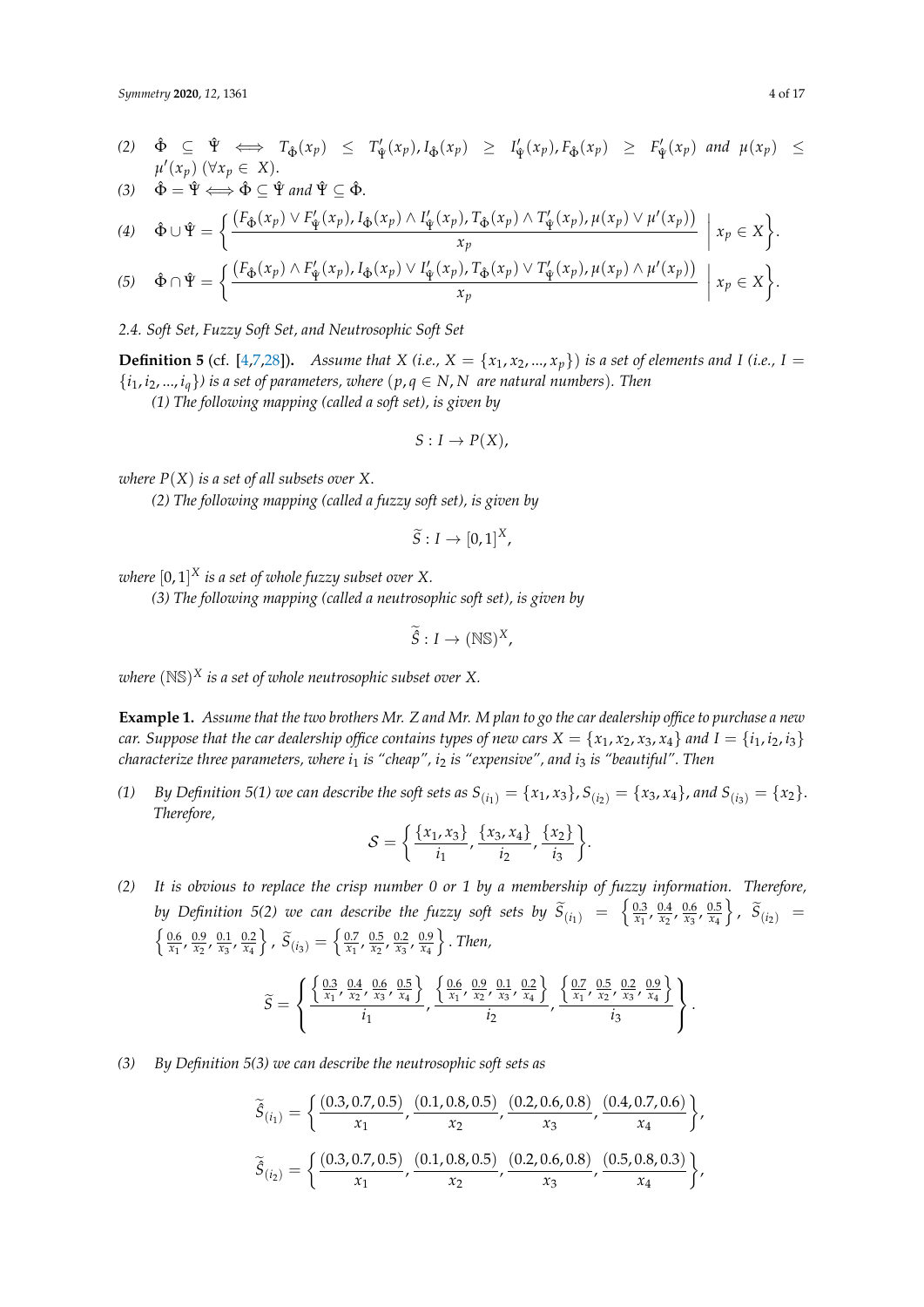*and*

$$
\widetilde{\hat{S}}_{(i_3)} = \left\{ \frac{(0.3, 0.7, 0.5)}{x_1}, \frac{(0.1, 0.8, 0.5)}{x_2}, \frac{(0.2, 0.6, 0.8)}{x_3}, \frac{(0.8, 0.9, 0.2)}{x_4} \right\}.
$$

## <span id="page-4-0"></span>**3. Single-Valued Neutrosophic Fuzzy Soft Set**

In the following, we propose the concept of a single-valued neutrosophic fuzzy soft set and study some definitions, propositions, and examples.

**Definition 6.** Assume that X (i.e.,  $X = \{x_1, x_2, ..., x_p\}$ ) is a set of elements, I (i.e.,  $I = \{i_1, i_2, ..., i_q\}$ ) is a  $s$ et of parameters, and  $\mathbb{S}^{XI}$  is called a soft universe. A single-valued neutrosophic fuzzy soft set  $\hat{\Phi}_{(i_q)}$  over  $X$ , *denoted by* (SVNFS) *X I, is defined by*

$$
\hat{\Phi}_{(i_q)} = \left\{ \frac{(T_{\hat{\Phi}_{(i_q)}}(x_p), I_{\hat{\Phi}_{(i_q)}}(x_p), F_{\hat{\Phi}_{(i_q)}}(x_p), \mu(x_p))}{x_p} \middle| i_q \in I, x_p \in X, 0 \leq T_{\hat{\Phi}_{(i_q)}}(x_p) + I_{\hat{\Phi}_{(i_q)}}(x_p) + F_{\hat{\Phi}_{(i_q)}}(x_p) \leq 3 \right\},\
$$

where  $p, q \in N$  (N are natural numbers) and  $\mu(x_p) \in [0, 1]$ . For each parameter  $i_q \in I$  and for each  $x_p \in X$ ,  $T_{\hat{\Phi}_{(i_q)}}(x_p)\in[0,1]$  (i.e., the degree of truth membership),  $I_{\hat{\Phi}_{(i_q)}}(x_p)\in[0,1]$  (i.e., the degree of indeterminacy  $p$  membership), and  $F_{\hat{\Phi}_{(iq)}}(x_p) \in [0,1]$  (i.e., the degree of falsity membership).

**Example 2.** Assume that  $X = \{x_1, x_2, x_3\}$  are three kinds of novel cars and  $I = \{i_1, i_2, i_3\}$  are three parameters, *where*  $i_1$  *is "cheap",*  $i_2$  *is "expensive", and*  $i_3$  *is "beautiful". Let*  $\mu \in [0,1]^X$  *and*  $\hat{\Phi}_{(i_q)} \in (\mathbb{SWNFS})^{XI}$  *are defined as follows*  $(q = 1, 2, 3)$ *:* 

$$
\hat{\Phi}_{(i_1)} = \left\{ \frac{(0.3, 0.7, 0.5, 0.2)}{x_1}, \frac{(0.1, 0.8, 0.5, 0.5)}{x_2}, \frac{(0.2, 0.6, 0.8, 0.7)}{x_3} \right\},\
$$

$$
\hat{\Phi}_{(i_2)} = \left\{ \frac{(0.9, 0.4, 0.5, 0.7)}{x_1}, \frac{(0.3, 0.7, 0.5, 0.4)}{x_2}, \frac{(0.8, 0.2, 0.6, 0.8)}{x_3} \right\},\
$$

$$
\hat{\Phi}_{(i_3)} = \left\{ \frac{(0.6, 0.3, 0.5, 0.6)}{x_1}, \frac{(0.3, 0.5, 0.6, 0.4)}{x_2}, \frac{(0.7, 0.1, 0.6, 0.3)}{x_3} \right\}.
$$

*Additionally, we can write by matrix form as*

$$
\hat{\Phi} = \begin{pmatrix}\nI & x_1 & x_2 & x_3 \\
i_1 & (0.3, 0.7, 0.5, 0.2) & (0.1, 0.8, 0.5, 0.5) & (0.2, 0.6, 0.8, 0.7) \\
i_2 & (0.9, 0.4, 0.5, 0.7) & (0.3, 0.7, 0.5, 0.4) & (0.8, 0.2, 0.6, 0.8) \\
i_3 & (0.6, 0.3, 0.5, 0.6) & (0.3, 0.5, 0.6, 0.4) & (0.7, 0.1, 0.6, 0.3)\n\end{pmatrix}
$$

.

**Definition 7.** Let  $\hat{\Phi}_{(i_q)}, \hat{\Psi}_{(i_q)} \in (\mathbb{SVMFS})^{XI}$  over  $\mathbb{S}^{XI}$  and  $\mu, \mu' \in [0, 1]^X$ , where

$$
\hat{\Phi}_{(i_q)} = \left\{ \frac{(T_{\hat{\Phi}_{(i_q)}}(x_p), I_{\hat{\Phi}_{(i_q)}}(x_p), F_{\hat{\Phi}_{(i_q)}}(x_p), \mu(x_p))}{x_p} \middle| i_q \in I, x_p \in X, 0 \le T_{\hat{\Phi}_{(i_q)}}(x_p) + I_{\hat{\Phi}_{(i_q)}}(x_p) + F_{\hat{\Phi}_{(i_q)}}(x_p) \le 3 \right\}
$$

*and*

$$
\hat{\Psi}_{(i_q)} = \bigg\{ \frac{\left(T'_{\hat{\Psi}_{(i_q)}}(x_p), I'_{\hat{\Psi}_{(i_q)}}(x_p), F'_{\hat{\Psi}_{(i_q)}}(x_p), \mu'(x_p)\right)}{x_p} \bigg| i_q \in I, \ x_p \in X, \ 0 \leq T'_{\hat{\Psi}_{(i_q)}}(x_p) + I'_{\hat{\Psi}_{(i_q)}}(x_p) + F'_{\hat{\Psi}_{(i_q)}}(x_p) \leq 3 \bigg\}.
$$

 $Then,  $\hat{\Phi}_{(i_q)}\Subset \hat{\Psi}_{(i_q)}$  (i.e.,  $\hat{\Phi}_{(i_q)}$  is a single-valued neutrosophic fuzzy soft subset of  $\hat{\Psi}_{(i_q)}$ ) if$ 

(1)  $\mu(x_p) \leq \mu'(x_p) \,\forall x_p \in X;$ (2) For all  $i_q \in I$ ,  $x_p \in X$ ,  $T_{\hat{\Phi}_{(i_q)}}(x_p) \leq T'_{\hat{\Psi}_{(i_q)}}(x_p)$ ,  $I_{\hat{\Phi}_{(i_q)}}(x_p) \geq I'_{\hat{\Psi}_{(i_q)}}(x_p)$ ,  $F_{\hat{\Phi}_{(i_q)}}(x_p) \geq F'_{\hat{\Psi}_{(i_q)}}(x_p)$ .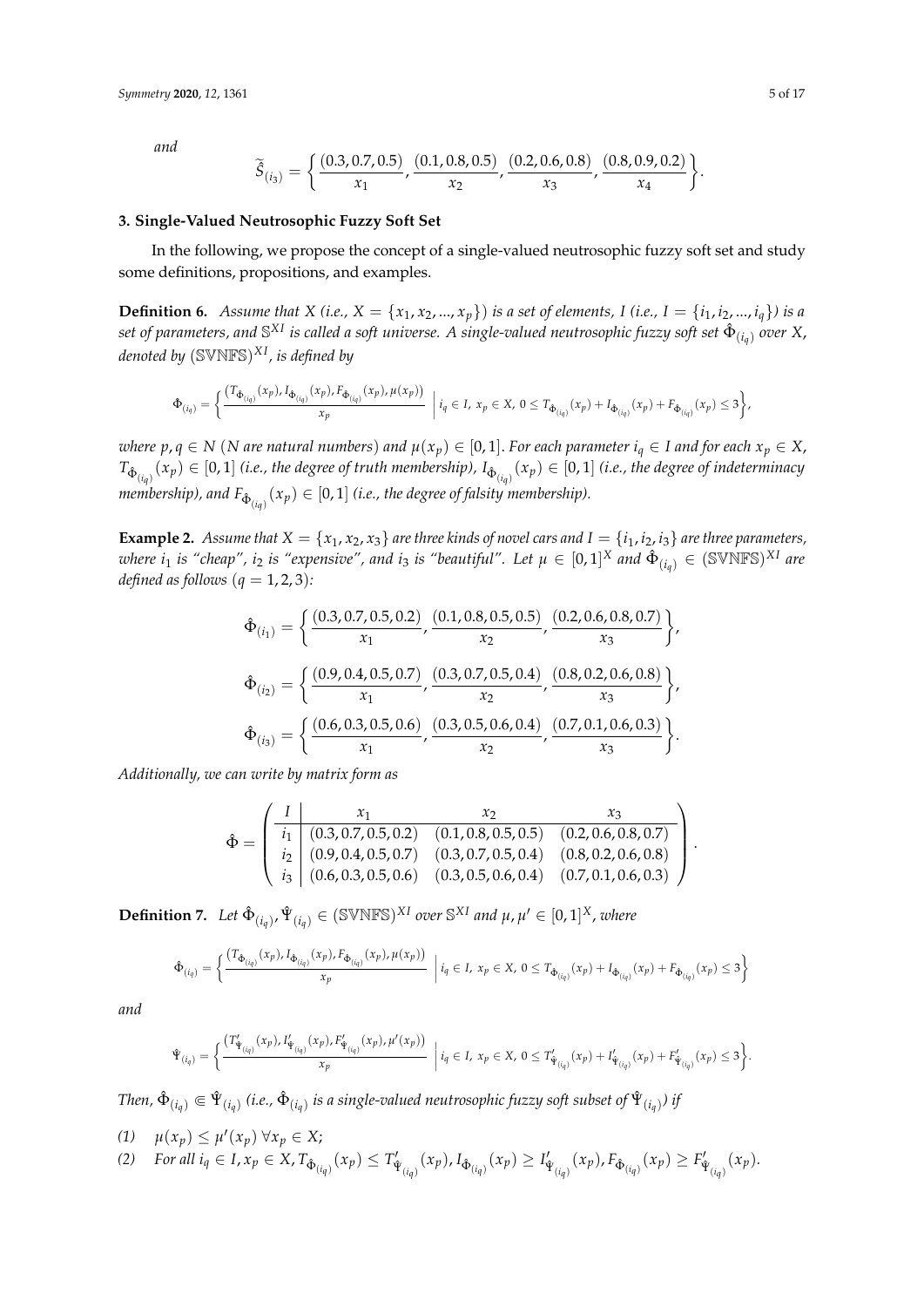**Example 3.** *(Continued from Example 2). Let*  $\hat{\Psi}_{(i_q)} \in (\text{SVMFS})^{XI}$  *be defined as follows*  $(q = 1, 2, 3)$ *:* 

$$
\hat{\Psi} = \begin{pmatrix}\nI & x_1 & x_2 & x_3 \\
i_1 & (0.4, 0.6, 0.4, 0.4) & (0.2, 0.7, 0.3, 0.5) & (0.3, 0.4, 0.7, 1) \\
i_2 & (1, 0.3, 0.5, 0.8) & (0.4, 0.6, 0.4, 0.6) & (0.9, 0.2, 0.4, 0.9) \\
i_3 & (0.7, 0.2, 0.4, 0.7) & (0.4, 0.5, 0.6, 0.6) & (0.8, 0.1, 0.5, 0.5)\n\end{pmatrix}
$$

 $Thus, \, \hat{\Phi}_{(i_q)} \in \hat{\Psi}_{(i_q)} \; (\forall i_q \in I).$ 

**Definition 8.** Let  $\hat{\Phi}_{(i_q)}, \hat{\Psi}_{(i_q)} \in (\mathbb{SVMFS})^{XI}$  over  $\mathbb{S}^{XI}$  and  $\mu, \mu' \in [0, 1]^X$ , where

$$
\hat{\Phi}_{(i_q)} = \left\{ \frac{(T_{\hat{\Phi}_{(i_q)}}(x_p), I_{\hat{\Phi}_{(i_q)}}(x_p), F_{\hat{\Phi}_{(i_q)}}(x_p), \mu(x_p))}{x_p} \middle| i_q \in I, x_p \in X, 0 \le T_{\hat{\Phi}_{(i_q)}}(x_p) + I_{\hat{\Phi}_{(i_q)}}(x_p) + F_{\hat{\Phi}_{(i_q)}}(x_p) \le 3 \right\}
$$

*and*

$$
\hat{\Psi}_{(i_q)} = \bigg\{ \frac{(T'_{\hat{\Psi}_{(i_q)}}(x_p), I'_{\hat{\Psi}_{(i_q)}}(x_p), F'_{\hat{\Psi}_{(i_q)}}(x_p), \mu'(x_p))}{x_p} \ \bigg| \ i_q \in I, \ x_p \in X, \ 0 \leq T'_{\hat{\Psi}_{(i_q)}}(x_p) + I'_{\hat{\Psi}_{(i_q)}}(x_p) + F'_{\hat{\Psi}_{(i_q)}}(x_p) \leq 3 \bigg\}.
$$

Then,  $\hat{\Phi}_{(i_q)} = \hat{\Psi}_{(i_q)}$  (i.e.,  $\hat{\Phi}_{(i_q)}$  is a single-valued neutrosophic fuzzy soft equal to  $\hat{\Psi}_{(i_q)}$ ) if  $\hat{\Phi}_{(i_q)} \Subset \hat{\Psi}_{(i_q)}$  $and \hat{\Phi}_{(i_q)} \supseteq \hat{\Psi}_{(i_q)}$ .

**Definition 9.** Let  $\hat{\Phi}_{(i_q)} \in (\mathbb{SWNFS})^{XI}$  over  $\mathbb{S}^{XI}$  and  $\mu \in [0,1]^X$ , where

$$
\hat{\Phi}_{(i_q)} = \left\{ \frac{(T_{\hat{\Phi}_{(i_q)}}(x_p), I_{\hat{\Phi}_{(i_q)}}(x_p), F_{\hat{\Phi}_{(i_q)}}(x_p), \mu(x_p))}{x_p} \middle| i_q \in I, x_p \in X, 0 \le T_{\hat{\Phi}_{(i_q)}}(x_p) + I_{\hat{\Phi}_{(i_q)}}(x_p) + F_{\hat{\Phi}_{(i_q)}}(x_p) \le 3 \right\}
$$

*over* S *X I* . *Then,*

 $(1)$   $\hat{\Phi}_{(i_q)}$  is called a single-valued neutrosophic fuzzy soft null set (denoted by  $\hat{\otimes}_{(i_q)}$ ), defined as

$$
\hat{\varnothing}_{(i_q)} = \left\{ \frac{(0,1,1,0)}{x_p} | i_q \in I, x_p \in X \right\}.
$$

 $(2)$   $\hat{\Phi}_{(i_q)}$  is called a single-valued neutrosophic fuzzy soft universal set (denoted by  $\hat{X}_{(i_q)}$ ), defined as

$$
\hat{X}_{(i_q)} = \left\{ \frac{(1,0,0,1)}{x_p} | i_q \in I, x_p \in X \right\}.
$$

**Example 4.** *(Continued from Example 2). Then,*  $\hat{\varnothing}_{(i_q)}$ ,  $\hat{X}_{(i_q)} \in (\mathbb{SWNFS})^{XI}$  are defined as follows:

$$
\hat{\oslash} = \left( \begin{array}{c|cc} I & x_1 & x_2 & x_3 \\ \hline i_1 & (0,1,1,0) & (0,1,1,0) & (0,1,1,0) \\ i_2 & (0,1,1,0) & (0,1,1,0) & (0,1,1,0) \\ i_3 & (0,1,1,0) & (0,1,1,0) & (0,1,1,0) \end{array} \right)
$$

*and*

$$
\hat{X} = \begin{pmatrix}\nI & x_1 & x_2 & x_3 \\
\hline\ni_1 & (1,0,0,1) & (1,0,0,1) & (1,0,0,1) \\
i_2 & (1,0,0,1) & (1,0,0,1) & (1,0,0,1) \\
i_3 & (1,0,0,1) & (1,0,0,1) & (1,0,0,1)\n\end{pmatrix}.
$$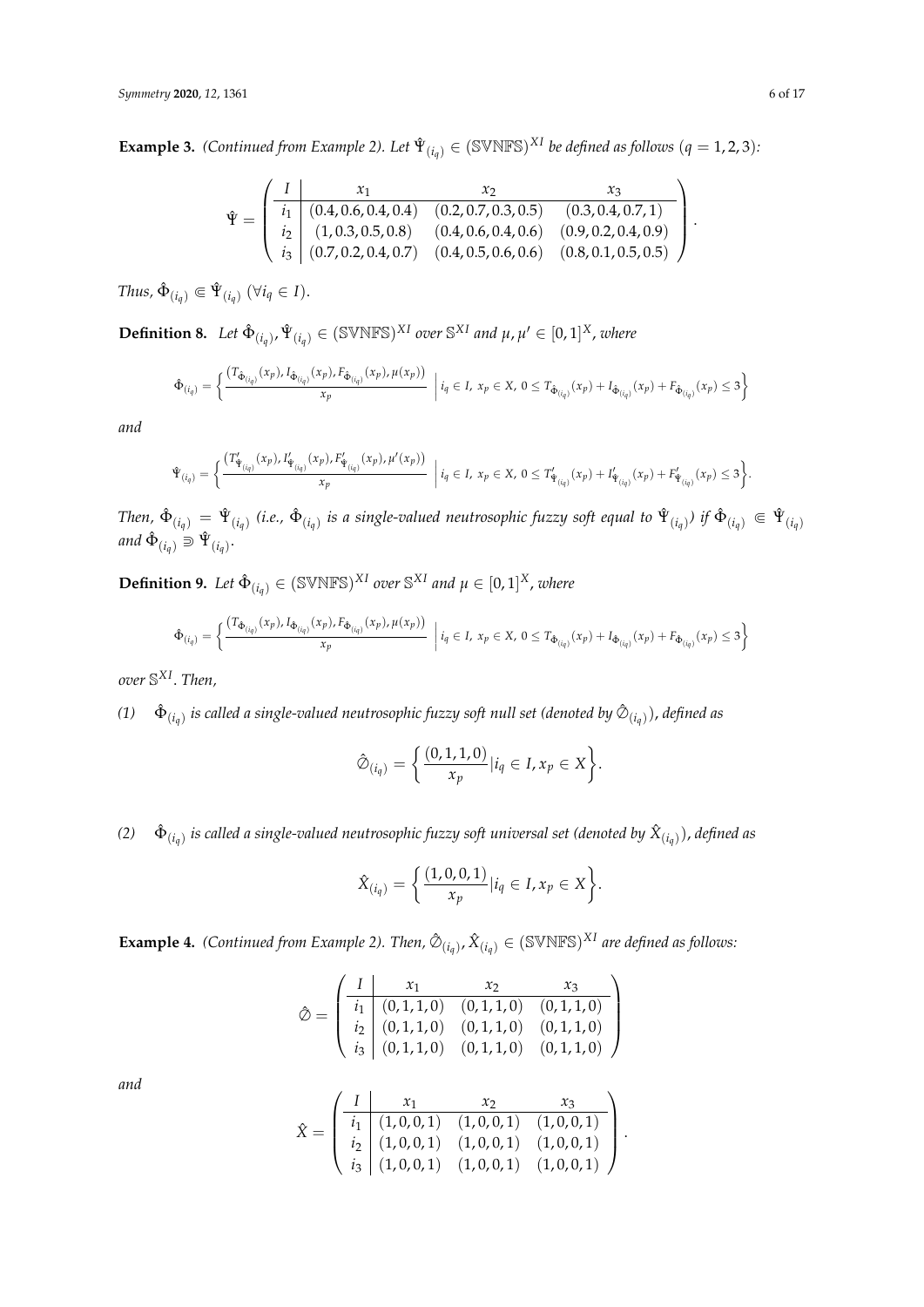$\mathbf{Definition 10. }$  *Let*  $\hat{\Phi}_{(i_q)}, \hat{\Psi}_{(i_q)} \in (\mathbb{SWNFS})^{XI}$  over  $\mathbb{S}^{XI}$  and  $\mu, \mu' \in [0, 1]^X$ , where

$$
\hat{\Phi}_{(i_q)} = \left\{ \frac{(T_{\hat{\Phi}_{(i_q)}}(x_p), I_{\hat{\Phi}_{(i_q)}}(x_p), F_{\hat{\Phi}_{(i_q)}}(x_p), \mu(x_p))}{x_p} \middle| i_q \in I, x_p \in X, 0 \le T_{\hat{\Phi}_{(i_q)}}(x_p) + I_{\hat{\Phi}_{(i_q)}}(x_p) + F_{\hat{\Phi}_{(i_q)}}(x_p) \le 3 \right\}
$$

*and*

$$
\hat{\Psi}_{(i_q)} = \bigg\{ \frac{(T'_{\hat{\Psi}_{(i_q)}}(x_p), I'_{\hat{\Psi}_{(i_q)}}(x_p), F'_{\hat{\Psi}_{(i_q)}}(x_p), \mu'(x_p))}{x_p} \bigg| i_q \in I, \ x_p \in X, \ 0 \le T'_{\hat{\Psi}_{(i_q)}}(x_p) + I'_{\hat{\Psi}_{(i_q)}}(x_p) + F'_{\hat{\Psi}_{(i_q)}}(x_p) \le 3 \bigg\}.
$$

*Then,*

 $(1)$  *The union*  $\hat{\Phi}_{(i_q)} \Cup \hat{\Psi}_{(i_q)}$  *is defined as* 

$$
\hat{\Phi}_{(i_q)} \circledast \hat{\Psi}_{(i_q)} = \bigg\{ \frac{(T_{\hat{\Phi}_{(i_q)}}(x_p) \circ T'_{\hat{\Psi}_{(i_q)}}(x_p) , I_{\hat{\Phi}_{(i_q)}}(x_p) * I'_{\hat{\Psi}_{(i_q)}}(x_p) , F_{\hat{\Phi}_{(i_q)}}(x_p) * F'_{\hat{\Psi}_{(i_q)}}(x_p) , \mu(x_p) \circ \mu'(x_p))}{x_p} \bigg| i_q \in I, x_p \in X \bigg\}.
$$

*(2) The intersection*  $\hat{\Phi}_{(i_q)} \cap \hat{\Psi}_{(i_q)}$  *is defined as* 

$$
\hat{\Phi}_{(i_q)} \cap \hat{\Psi}_{(i_q)} = \bigg\{ \frac{(T_{\hat{\Phi}_{(i_q)}}(x_p) * T'_{\hat{\Psi}_{(i_q)}}(x_p) \cdot I_{\hat{\Phi}_{(i_q)}}(x_p) \circ I'_{\hat{\Psi}_{(i_q)}}(x_p) \cdot F_{\hat{\Phi}_{(i_q)}}(x_p) \circ F'_{\hat{\Psi}_{(i_q)}}(x_p) \cdot \mu(x_p) * \mu'(x_p))}{x_p} \bigg| i_q \in I, x_p \in X \bigg\}.
$$

**Example 5.** *(Continued from Examples 2 and 3). For*  $α, β ∈ [0, 1]$ , *let the t-norm (i.e., given as*  $α * β = α ∧ β$ *) and the t-conorm (i.e., given as*  $\alpha \circ \beta = \alpha \vee \beta$ ). Then,

$$
\hat{\Phi} \boxplus \hat{\Psi} = \begin{pmatrix}\nI & x_1 & x_2 & x_3 \\
\overline{i_1} & (0.4, 0.6, 0.4, 0.4) & (0.2, 0.7, 0.3, 0.5) & (0.3, 0.4, 0.7, 1) \\
\overline{i_2} & (1, 0.3, 0.5, 0.8) & (0.4, 0.6, 0.4, 0.6) & (0.9, 0.2, 0.4, 0.9) \\
\overline{i_3} & (0.7, 0.2, 0.4, 0.7) & (0.4, 0.5, 0.6, 0.6) & (0.8, 0.1, 0.5, 0.5)\n\end{pmatrix}
$$

*and*

$$
\hat{\Phi} \cap \hat{\Psi} = \begin{pmatrix}\nI & x_1 & x_2 & x_3 \\
\hline\ni_1 & (0.3, 0.7, 0.5, 0.2) & (0.1, 0.8, 0.5, 0.5) & (0.2, 0.6, 0.8, 0.7) \\
\hline\ni_2 & (0.9, 0.4, 0.5, 0.7) & (0.3, 0.7, 0.5, 0.4) & (0.8, 0.2, 0.6, 0.8) \\
\hline\ni_3 & (0.6, 0.3, 0.5, 0.6) & (0.3, 0.5, 0.6, 0.4) & (0.7, 0.1, 0.6, 0.3)\n\end{pmatrix}
$$

**Proposition 1.** Let  $\hat{\emptyset}_{(i_q)}$ ,  $\hat{X}_{(i_q)}$ ,  $\hat{\Phi}_{(i_q)} \in (\mathbb{SWNFS})^{XI}$  over  $\mathbb{S}^{XI}$  and  $\mu \in [0,1]^X$ . Then the following hold:

- $(1)$   $\hat{\Phi}_{(i_q)} \otimes \hat{\Phi}_{(i_q)} = \hat{\Phi}_{(i_q)};$  $(2)$   $\hat{\Phi}_{(i_q)} \cap \hat{\Phi}_{(i_q)} = \hat{\Phi}_{(i_q)};$
- $(3)$   $\hat{\Phi}_{(i_q)} \Cup \hat{\otimes}_{(i_q)} = \hat{\Phi}_{(i_q)};$
- $(4)$   $\hat{\Phi}_{(i_q)} \cap \hat{\mathcal{O}}_{(i_q)} = \hat{\mathcal{O}}_{(i_q)};$

(5) 
$$
\hat{\Phi}_{(i_q)} \cup \hat{X}_{(i_q)} = \hat{X}_{(i_q)}
$$
;

 $(6)$   $\hat{\Phi}_{(i_q)} \cap \hat{X}_{(i_q)} = \hat{\Phi}_{(i_q)}$ .

**Proof.** Follows from Definitions 9 and 10. □

**Proposition 2.** Let  $\hat{\Phi}_{(i_q)}$ ,  $\hat{\Psi}_{(i_q)}$ ,  $\hat{\Gamma}_{(i_q)} \in (\mathbb{SWNFS})^{XI}$  over  $\mathbb{S}^{XI}$  and  $\mu$ ,  $\mu'$ ,  $\mu'' \in [0,1]^X$ . Then the following hold:

 $(1)$   $\hat{\Phi}_{(i_q)} \Cup \Psi_{(i_q)} = \hat{\Psi}_{(i_q)} \Cup \Phi_{(i_q)};$ 

$$
(2) \quad \hat{\Phi}_{(i_q)} \cap \hat{\Psi}_{(i_q)} = \hat{\Psi}_{(i_q)} \cap \hat{\Phi}_{(i_q)};
$$

 $(3)$   $\hat{\Phi}_{(i_q)} \cup (\hat{\Psi}_{(i_q)} \cup \hat{\Gamma}_{(i_q)}) = (\hat{\Phi}_{(i_q)} \cup \hat{\Psi}_{(i_q)}) \cup \hat{\Gamma}_{(i_q)};$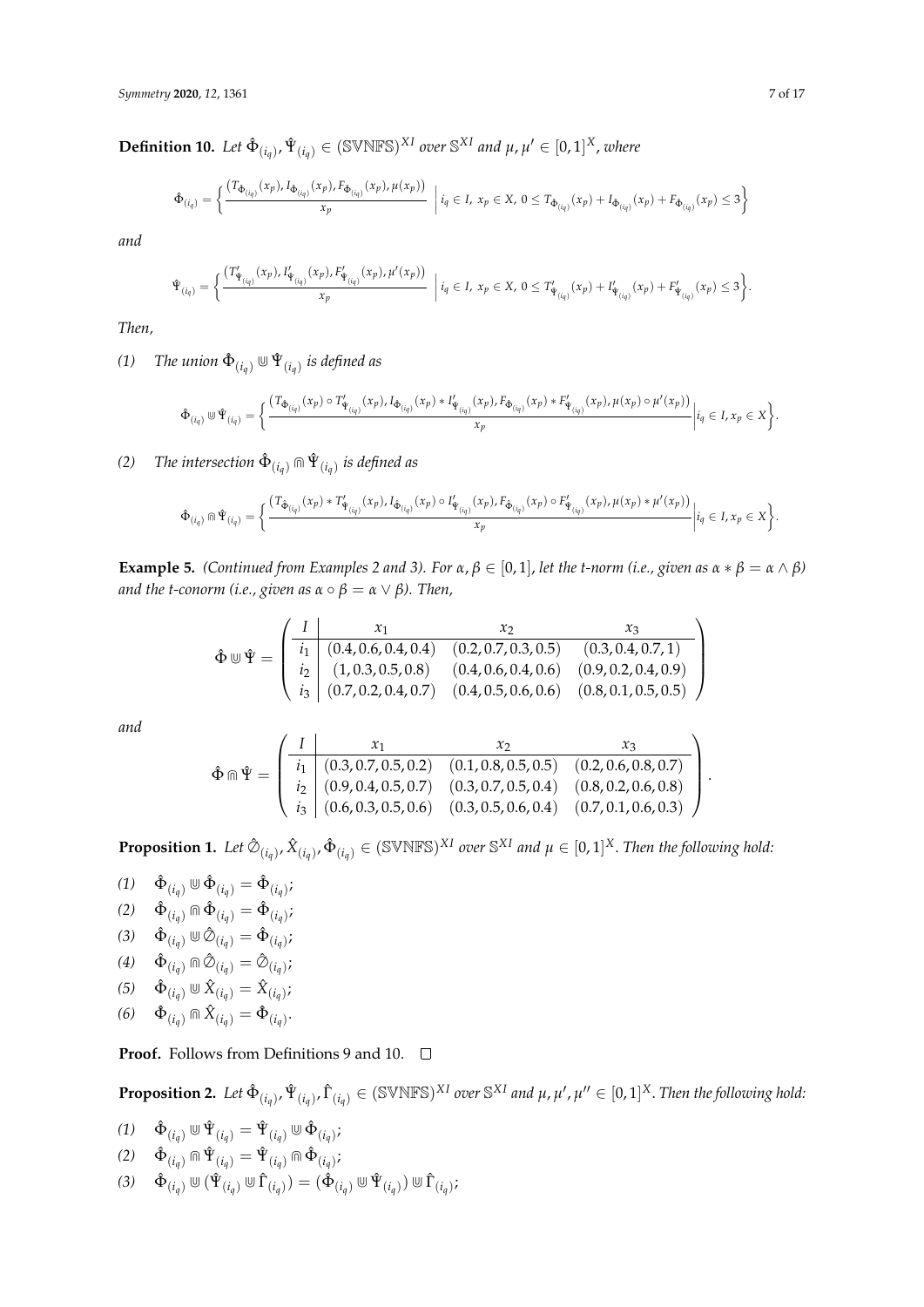- $(4)$   $\hat{\Phi}_{(i_q)} \cap (\hat{\Psi}_{(i_q)} \cap \hat{\Gamma}_{(i_q)}) = (\hat{\Phi}_{(i_q)} \cap \hat{\Psi}_{(i_q)}) \cap \hat{\Gamma}_{(i_q)};$
- $(5)$   $\hat{\Phi}_{(i_q)} \cap (\hat{\Psi}_{(i_q)} \cup \hat{\Gamma}_{(i_q)}) = (\hat{\Phi}_{(i_q)} \cap \hat{\Psi}_{(i_q)}) \cup (\hat{\Phi}_{(i_q)} \cap \hat{\Gamma}_{(i_q)})$ ;
- $(6)$   $\hat{\Phi}_{(i_q)} \cup (\hat{\Psi}_{(i_q)} \cap \hat{\Gamma}_{(i_q)}) = (\hat{\Phi}_{(i_q)} \cup \hat{\Psi}_{(i_q)}) \cap (\hat{\Phi}_{(i_q)} \cup \hat{\Gamma}_{(i_q)}).$

**Proof.** Follows from Definition 10. □

**Proposition 3.** Let  $\hat{\Phi}_{(i_q)}$ ,  $\hat{\Psi}_{(i_q)} \in (\mathbb{SWNFS})^{XI}$  over  $\mathbb{S}^{XI}$ ,  $\mu$ ,  $\mu' \in [0,1]^X$ , and  $\hat{\Psi}_{(i_q)} \in \hat{\Phi}_{(i_q)}$ . Then the *following hold:*

 $(1) \hat{\Phi}_{(i_q)} \cup \hat{\Psi}_{(i_q)} = \hat{\Phi}_{(i_q)};$  $(2) \hat{\Phi}_{(i_q)} \cap \hat{\Psi}_{(i_q)} = \hat{\Psi}_{(i_q)}.$ 

**Proof.** Follows from Definitions 7 and 10. □

Next, we propose a definition, example, remark, and two propositions on the complement of  $(SVMFS)^{XI}$  over  $S^{XI}$ .

**Definition 11.** Let  $\hat{\Phi}_{(i_q)} \in (\mathbb{SVMFS})^{XI}$  over  $\mathbb{S}^{XI}$  and  $\mu \in [0,1]^X$ , where

$$
\hat{\Phi}_{(i_q)} = \bigg\{ \frac{(T_{\hat{\Phi}_{(i_q)}}(x_p), I_{\hat{\Phi}_{(i_q)}}(x_p), F_{\hat{\Phi}_{(i_q)}}(x_p), \mu(x_p))}{x_p} \bigg| i_q \in I, \ x_p \in X, \ 0 \le T_{\hat{\Phi}_{(i_q)}}(x_p) + I_{\hat{\Phi}_{(i_q)}}(x_p) + F_{\hat{\Phi}_{(i_q)}}(x_p) \le 3 \bigg\}.
$$

Then, the complement  $\hat{\Phi}^c_{(i_q)}$  of  $\hat{\Phi}_{(i_q)}$  is defined as

$$
\hat{\Phi}_{(i_q)}^c = \left\{ \frac{\left(F_{\hat{\Phi}_{(i_q)}}(x_p), 1 - I_{\hat{\Phi}_{(i_q)}}(x_p), T_{\hat{\Phi}_{(i_q)}}(x_p), 1 - \mu(x_p)\right)}{x_p} \middle| i_q \in I, x_p \in X \right\}.
$$

**Example 6.** *(Continued from Example 2). The complement*  $\hat{\Phi}^c_{(i_q)}$  *of*  $\hat{\Phi}_{(i_q)}$  *is calculated by* 

$$
\hat{\Phi}^c = \begin{pmatrix}\nI & x_1 & x_2 & x_3 \\
\frac{i_1}{i_2} & (0.5, 0.3, 0.3, 0.8) & (0.5, 0.2, 0.1, 0.5) & (0.8, 0.4, 0.2, 0.3) \\
\frac{i_2}{i_3} & (0.5, 0.6, 0.9, 0.3) & (0.5, 0.3, 0.3, 0.6) & (0.6, 0.8, 0.8, 0.2) \\
\frac{i_3}{i_3} & (0.5, 0.7, 0.6, 0.4) & (0.6, 0.5, 0.3, 0.6) & (0.6, 0.9, 0.7, 0.7)\n\end{pmatrix}.
$$

**Proposition 4.** Let  $\hat{\emptyset}_{(i_q)}$ ,  $\hat{X}_{(i_q)}$ ,  $\hat{\Phi}_{(i_q)} \in (\mathbb{SWNFS})^{XI}$  over  $\mathbb{S}^{XI}$ , and  $\mu \in [0,1]^X$ . Then, the following hold:

- $(1)$   $\hat{\mathcal{O}}_{(i_q)}^c = \hat{X}_{(i_q)}$ ;
- $\hat{X}_{(i_q)}^c = \hat{\mathcal{O}}_{(i_q)}$ ;
- (3)  $(\hat{\Phi}_{(i_q)}^c)^c = \hat{\Phi}_{(i_q)}^c$ .

**Proof.** Follows from Definitions 9 and 11. □

**Remark 1.** The equality of  $\hat{\Phi}_{(i_q)} \cup \hat{\Phi}_{(i_q)}^c = \hat{X}_{(i_q)}$  and  $\hat{\Phi}_{(i_q)} \cap \hat{\Phi}_{(i_q)}^c = \hat{\phi}_{(i_q)}$  does not hold by *the following example.*

**Example 7.** *(Continued from Examples 2 and 6). Then,*  $\hat{\Phi}^c_{(i_q)}$  *of*  $\hat{\Phi}_{(i_q)}$  *is calculated by* 

$$
\hat{\Phi} \Psi \hat{\Phi}^c = \begin{pmatrix}\nI & x_1 & x_2 & x_3 \\
i_1 & (0.5, 0.3, 0.3, 0.8) & (0.5, 0.2, 0.1, 0.5) & (0.8, 0.4, 0.2, 0.3) \\
i_1 & (0.5, 0.6, 0.9, 0.3) & (0.5, 0.3, 0.3, 0.6) & (0.6, 0.8, 0.8, 0.2) \\
i_1 & (0.5, 0.7, 0.6, 0.4) & (0.6, 0.5, 0.3, 0.6) & (0.6, 0.9, 0.7, 0.7)\n\end{pmatrix}
$$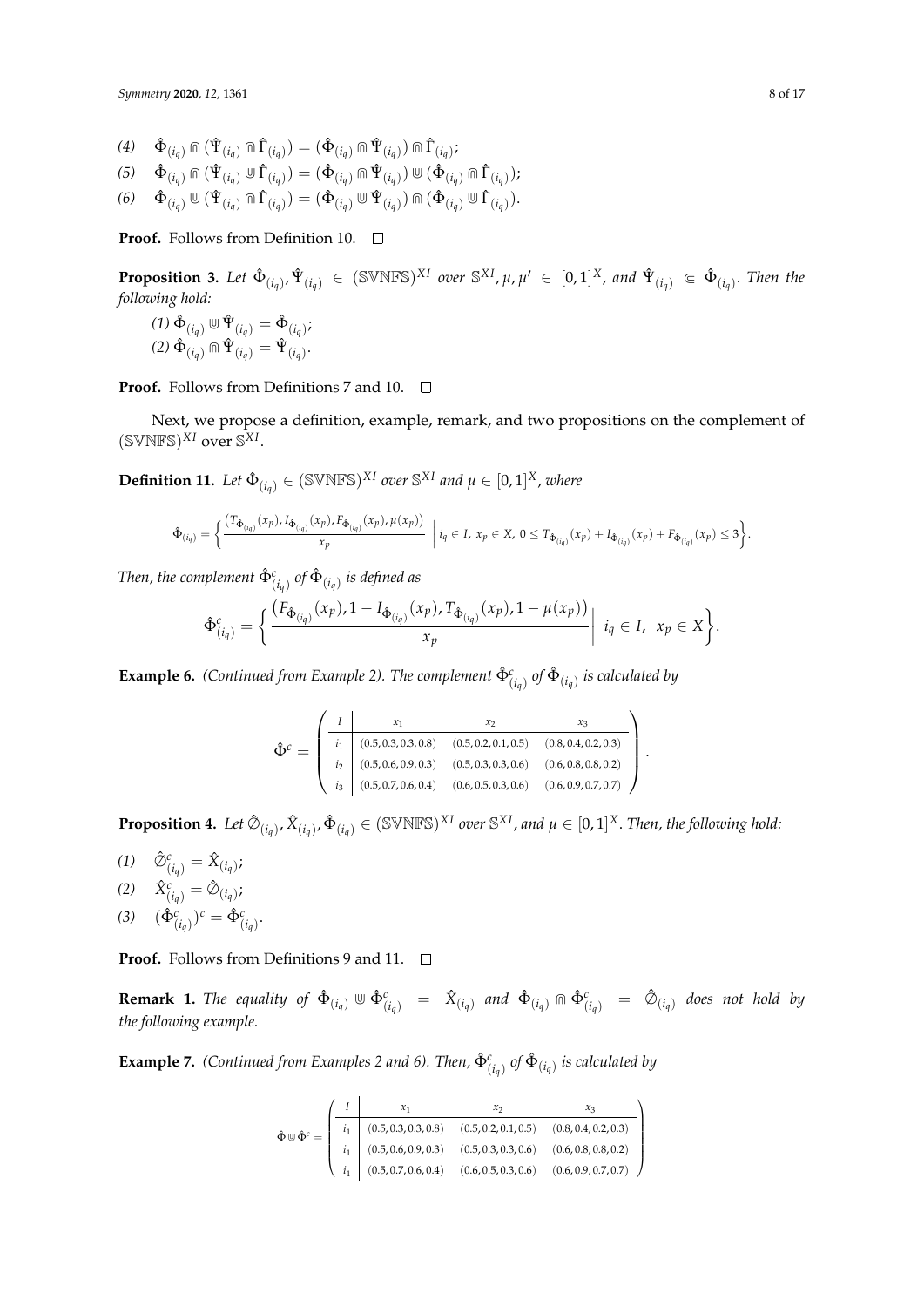*and*

$$
\hat{\Phi} \widehat{\mathbb{D}} \hat{\Phi}^c = \begin{pmatrix}\nI & x_1 & x_2 & x_3 \\
\frac{i_1}{i_2} & (0.3, 0.7, 0.5, 0.2) & (0.1, 0.8, 0.5, 0.5) & (0.2, 0.6, 0.8, 0.7) \\
\frac{i_2}{i_3} & (0.9, 0.4, 0.5, 0.7) & (0.3, 0.7, 0.5, 0.4) & (0.8, 0.2, 0.6, 0.8) \\
0.6, 0.3, 0.5, 0.6) & (0.3, 0.5, 0.6, 0.4) & (0.7, 0.1, 0.6, 0.3)\n\end{pmatrix}.
$$

 $\text{This shows that } \hat{\Phi}_{(i_q)} \cup \hat{\Phi}_{(i_q)}^c \neq \hat{X}_{(i_q)}$  and  $\hat{\Phi}_{(i_q)} \cap \hat{\Phi}_{(i_q)}^c \neq \hat{\oslash}_{(i_q)}$ .

**Proposition 5.** Let  $\hat{\Phi}_{(i_q)}$ ,  $\hat{\Psi}_{(i_q)} \in (\mathbb{SWNFS})^{XI}$  over  $\mathbb{S}^{XI}$  and  $\mu, \mu' \in [0,1]^X$ . Then, the following hold:

$$
(1) \quad (\hat{\Phi}_{(i_q)} \otimes \hat{\Psi}_{(i_q)})^c = \hat{\Phi}_{(i_q)}^c \cap \hat{\Psi}_{(i_q)}^c;
$$
  

$$
(2) \quad (\hat{\Phi}_{(i_q)} \otimes \hat{\Psi}_{(i_q)})^c \quad \hat{\Phi}_{(i_q)}^c = \hat{\Phi}_{(i_q)}^c.
$$

(2) 
$$
(\hat{\Phi}_{(i_q)} \cap \hat{\Psi}_{(i_q)})^c = \hat{\Phi}^c_{(i_q)} \cup \hat{\Psi}^c_{(i_q)}
$$
.

**Proof.** Consider  $a * b = a \wedge b$  (t-norm) and  $\alpha \circ \beta = \alpha \vee \beta$  (t-conorm) ( $\forall \alpha, \beta \in [0, 1]$ ). We have

$$
(1) \quad (\hat{\Phi}_{(i_{q})} \otimes \hat{\Psi}_{(i_{q})})c(x_{p})
$$
\n
$$
= \left\{ \frac{\left(T_{\hat{\Phi}_{(i_{q})}}(x_{p}) \circ T'_{\hat{\Psi}_{(i_{q})}}(x_{p}), I_{\hat{\Phi}_{(i_{q})}}(x_{p}) * I'_{\hat{\Psi}_{(i_{q})}}(x_{p}), F_{\hat{\Phi}_{(i_{q})}}(x_{p}) * F'_{\hat{\Psi}_{(i_{q})}}(x_{p}), \mu(x_{p}) \circ \mu'(x_{p}))}{x_{p}} \middle| i_{q} \in I, x_{p} \in X \right\} \right)^{c}
$$
\n
$$
= \left\{ \frac{\left(F_{\hat{\Phi}_{(i_{q})}}(x_{p}) * F'_{\hat{\Psi}_{(i_{q})}}(x_{p}), 1 - (I_{\hat{\Phi}_{(i_{q})}}(x_{p}) * I'_{\hat{\Psi}_{(i_{q})}}(x_{p})), T_{\hat{\Phi}_{(i_{q})}}(x_{p}) \circ T'_{\hat{\Psi}_{(i_{q})}}(x_{p}), 1 - (\mu(x_{p}) \circ \mu'(x_{p})))}{x_{p}} \middle| i_{q} \in I, x_{p} \in X \right\}
$$
\n
$$
= \left\{ \frac{\left(F_{\hat{\Phi}_{(i_{q})}}(x_{p}) \wedge F'_{\hat{\Psi}_{(i_{q})}}(x_{p}), 1 - (I_{\hat{\Phi}_{(i_{q})}}(x_{p}) \wedge I'_{\hat{\Psi}_{(i_{q})}}(x_{p})), T_{\hat{\Phi}_{(i_{q})}}(x_{p}) \vee T'_{\hat{\Psi}_{(i_{q})}}(x_{p}), 1 - (\mu(x_{p}) \vee \mu'(x_{p})))}{x_{p}} \middle| i_{q} \in I, x_{p} \in X \right\}
$$
\n
$$
= \left\{ \frac{\left(F_{\hat{\Phi}_{(i_{q})}}(x_{p}) \wedge F'_{\hat{\Psi}_{(i_{q})}}(x_{p}), 1 - I_{\hat{\Phi}_{(i_{q})}}(x_{p}) \vee 1 - I'_{\hat{\Psi}_{(i_{q})}}(x_{p}), T_{\hat{\Phi}_{(i_{q})}}(x_{p}) \vee T'_{\hat{\Psi}_{(i_{q})}}(x_{p}), 1 - \mu(x_{p}) \wedge 1 - \mu'(x_{p}))}{x_{
$$

$$
(2) \quad (\hat{\Phi}_{(i_q)} \cap \hat{\Psi}_{(i_q)})^c(x_p)
$$

$$
= \left( \left\{ \frac{\left(T_{\Phi_{(i_{q})}}(x_{p}) + T'_{\Phi_{(i_{q})}}(x_{p}) \cdot I_{\Phi_{(i_{q})}}(x_{p}) \circ I'_{\Phi_{(i_{q})}}(x_{p}) \circ I'_{\Phi_{(i_{q})}}(x_{p}) \circ I'_{\Phi_{(i_{q})}}(x_{p}) \circ I'_{\Phi_{(i_{q})}}(x_{p}) \right)}{x_{p}} \Big| i_{q} \in I, x_{p} \in X \right\} \right)^{c}
$$
\n
$$
= \left\{ \frac{\left(F_{\Phi_{(i_{q})}}(x_{p}) \circ F'_{\Phi_{(i_{q})}}(x_{p}) \cdot I - (I_{\Phi_{(i_{q})}}(x_{p}) \circ I'_{\Phi_{(i_{q})}}(x_{p})) \cdot T_{\Phi_{(i_{q})}}(x_{p}) \ast T'_{\Phi_{(i_{q})}}(x_{p}) \cdot I - (\mu(x_{p}) \ast \mu'(x_{p}))\right)}{x_{p}} \Big| i_{q} \in I, x_{p} \in X \right\}
$$
\n
$$
= \left\{ \frac{\left(F_{\Phi_{(i_{q})}}(x_{p}) \vee F'_{\Phi_{(i_{q})}}(x_{p}) \cdot I - (I_{\Phi_{(i_{q})}}(x_{p}) \vee I'_{\Phi_{(i_{q})}}(x_{p})) \cdot T_{\Phi_{(i_{q})}}(x_{p}) \wedge T'_{\Phi_{(i_{q})}}(x_{p}) \cdot I - (\mu(x_{p}) \wedge \mu'(x_{p}))\right)}{x_{p}} \Big| i_{q} \in I, x_{p} \in X \right\}
$$
\n
$$
= \left\{ \frac{\left(F_{\Phi_{(i_{q})}}(x_{p}) \vee F'_{\Phi_{(i_{q})}}(x_{p}) \cdot I - I_{\Phi_{(i_{q})}}(x_{p}) \wedge I - I'_{\Phi_{(i_{q})}}(x_{p}) \cdot T_{\Phi_{(i_{q})}}(x_{p}) \wedge T'_{\Phi_{(i_{q})}}(x_{p}) \cdot I - \mu(x_{p}) \vee I - \mu'(x_{p})\right)}{x_{p}} \Big| i_{q} \in I, x_{p} \in X \right\}
$$
\n
$$
= \left\{ \frac{\left(F_{\Phi_{(i_{q})}}(x_{p}) \
$$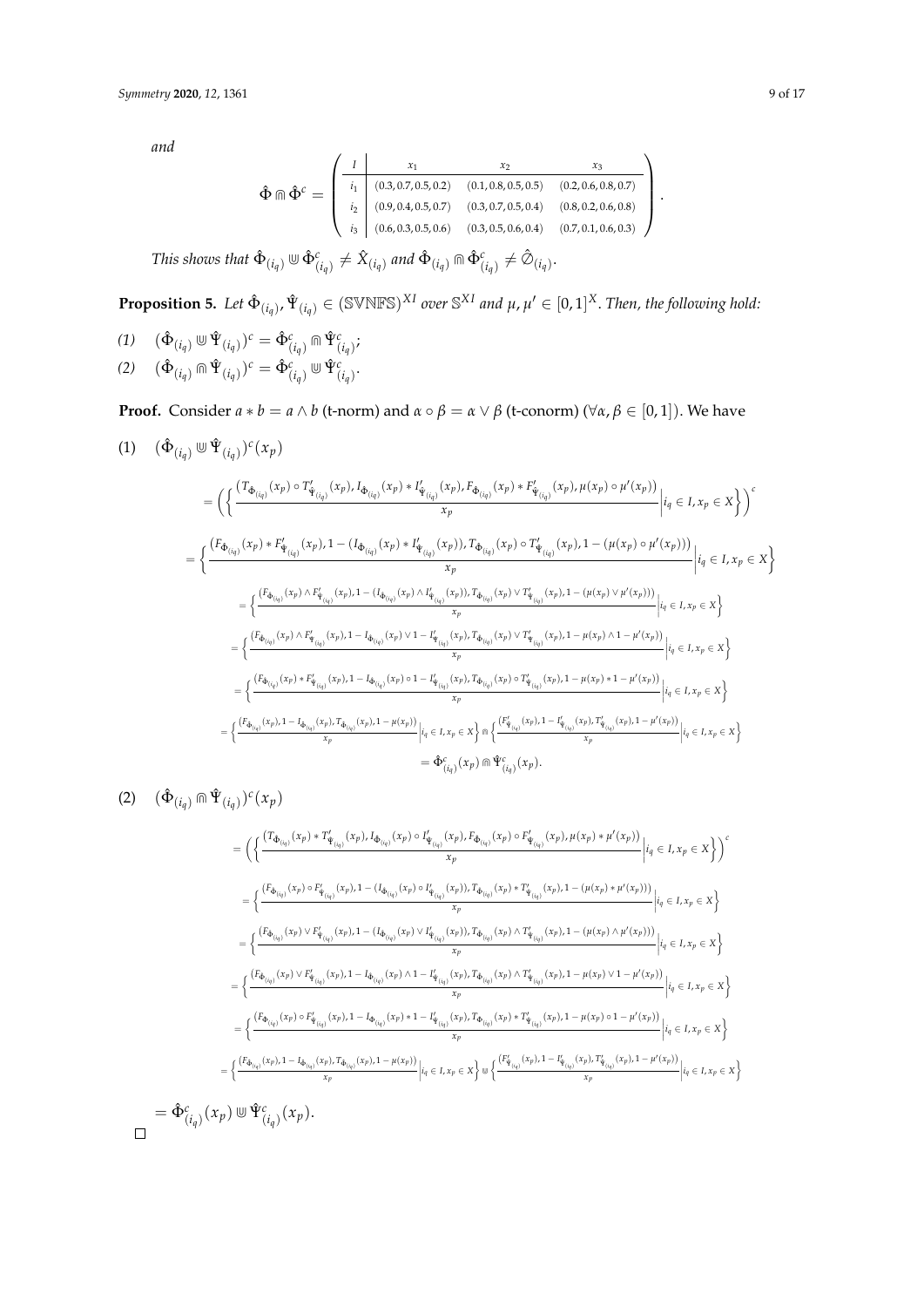## <span id="page-9-1"></span>**4. Two Algorithms of Single-Valued Neutrosophic Fuzzy Soft Sets for Decision-Making**

Depending on single-valued neutrosophic fuzzy soft sets, in the following, we introduce two new approaches for fuzzy decision-making problems.

Next, we construct Algorithm [1](#page-9-0) as the first type for decision-making (i.e., the first application of a single-valued neutrosophic fuzzy soft set).

**Algorithm 1:** Determine the optimal decision based on a single-valued neutrosophic fuzzy soft set matrix.

<span id="page-9-0"></span>**First step:** Input the single-valued neutrosophic fuzzy soft set 
$$
\hat{\Phi}_{(i_q)} \in (\mathbb{SWNFS})^{XI}
$$
 as follows:

$$
\hat{\Phi}_{(i_q)} = \bigg\{ \frac{(T_{\hat{\Phi}_{(i_q)}}(x_p), I_{\hat{\Phi}_{(i_q)}}(x_p), F_{\hat{\Phi}_{(i_q)}}(x_p), \mu(x_p))}{x_p}\ \bigg| \ i_q \in I, \ x_p \in X, \ 0 \leq T_{\hat{\Phi}_{(i_q)}}(x_p) + I_{\hat{\Phi}_{(i_q)}}(x_p) + F_{\hat{\Phi}_{(i_q)}}(x_p) \leq 3 \bigg\},
$$

to be evaluated by a group of experts *n* to element *x* on parameter *i*, where  $T_{\hat{\Phi}_{(i_q)}}(x_p) \in [0,1]$ (i.e., the degree of truth membership),  $I_{\hat{\Phi}_{(i_q)}}(x_p)$  (i.e., the degree of indeterminacy membership),  $F_{\hat{\Phi}_{(iq)}}(x_p)$  (i.e., the degree of falsity membership), and  $\mu(x_p)\in[0,1].$ 

**Second step:** Input the single-valued neutrosophic fuzzy soft set in matrix form (written as  $\mathcal{M}_{q \times p}$ ,  $p, q \in N$ :

$$
\mathcal{M}_{q\times p} = \left( \begin{array}{cccccc} (T_{\hat{\Phi}_{(i_1)}}(x_1), I_{\hat{\Phi}_{(i_1)}}(x_1), F_{\hat{\Phi}_{(i_1)}}(x_1), \mu(x_1)) & (T_{\hat{\Phi}_{(i_1)}}(x_2), I_{\hat{\Phi}_{(i_1)}}(x_2), F_{\hat{\Phi}_{(i_1)}}(x_2), \mu(x_2)) & \cdots & (T_{\hat{\Phi}_{(i_2)}}(x_p), I_{\hat{\Phi}_{(i_2)}}(x_p), F_{\hat{\Phi}_{(i_2)}}(x_p)) \\ (T_{\hat{\Phi}_{(i_2)}}(x_1), I_{\hat{\Phi}_{(i_2)}}(x_1), F_{\hat{\Phi}_{(i_2)}}(x_1), \mu(x_1)) & (T_{\hat{\Phi}_{(i_2)}}(x_2), I_{\hat{\Phi}_{(i_2)}}(x_2), F_{\hat{\Phi}_{(i_2)}}(x_2), \mu(x_2)) & \cdots & (T_{\hat{\Phi}_{(i_2)}}(x_p), I_{\hat{\Phi}_{(i_2)}}(x_p), F_{\hat{\Phi}_{(i_2)}}(x_p), \mu(x_p)) \\ (T_{\hat{\Phi}_{(i_3)}}(x_1), I_{\hat{\Phi}_{(i_3)}}(x_1), F_{\hat{\Phi}_{(i_3)}}(x_1), \mu(x_1)) & (T_{\hat{\Phi}_{(i_3)}}(x_2), I_{\hat{\Phi}_{(i_3)}}(x_2), F_{\hat{\Phi}_{(i_3)}}(x_2), \mu(x_2)) & \cdots & (T_{\hat{\Phi}_{(i_3)}}(x_p), I_{\hat{\Phi}_{(i_3)}}(x_p), F_{\hat{\Phi}_{(i_3)}}(x_p), \mu(x_p)) \\ \vdots & \vdots & \ddots & \vdots \\ (T_{\hat{\Phi}_{(i_q)}}(x_1), I_{\hat{\Phi}_{(i_q)}}(x_1), F_{\hat{\Phi}_{(i_q)}}(x_1), \mu(x_1)) & (T_{\hat{\Phi}_{(i_q)}}(x_2), I_{\hat{\Phi}_{(i_q)}}(x_2), F_{\hat{\Phi}_{(i_q)}}(x_2), \mu(x_2)) & \cdots & (T_{\hat{\Phi}_{(i_q)}}(x_p), I_{\hat{\Phi}_{(i_q)}}(x_p), F_{\hat{\Phi}_{(i_q)}}(x_p), \mu(x_p)) \\ \vdots & \vdots & \ddots & \vdots \\ (T_{\hat{\Phi}_{(i_q
$$

**Third step:** Calculate the center matrix (i.e.,

 $\delta_{\hat{\Phi}_{(i_q)}}(x_p) = (T_{\hat{\Phi}_{(i_q)}}(x_p) + I_{\hat{\Phi}_{(i_q)}}(x_p) + F_{\hat{\Phi}_{(i_q)}}(x_p)) - \mu(x_p)).$ 

$$
C_{q \times p} = \begin{pmatrix} \delta_{\hat{\Phi}_{(i_1)}}(x_1) & \delta_{\hat{\Phi}_{(i_1)}}(x_2) & \cdots & \delta_{\hat{\Phi}_{(i_1)}}(x_p) \\ \delta_{\hat{\Phi}_{(i_2)}}(x_1) & \delta_{\hat{\Phi}_{(i_2)}}(x_2) & \cdots & \delta_{\hat{\Phi}_{(i_2)}}(x_p) \\ \vdots & \vdots & \ddots & \vdots \\ \delta_{\hat{\Phi}_{(i_q)}}(x_1) & \delta_{\hat{\Phi}_{(i_q)}}(x_2) & \cdots & \delta_{\hat{\Phi}_{(i_q)}}(x_p) \end{pmatrix}.
$$

**Fourth step:** Calculate the  $d^{max}(x_j)$  (maximum decision),  $d^{min}(x_j)$  (minimum decision), and  $S(x_j)$  (score) of elements  $x_j$  ( $j = 1, 2, \cdots, p$ ):

$$
d^{max}(x_j) = \sum_{i=1}^q \frac{(1 - \delta_{\hat{\Phi}_{(i,q)}}(x_j))^2}{S(x_j) \stackrel{d}{=} d^{max}(x_j)} + d^{min}(x_j) = \sum_{i=1}^q (\delta_{\hat{\Phi}_{(i,q)}}(x_j))^2
$$

(to understand the motivation behind this method, let  $\rho$  be the Euclidean metric on  $R^q$ ,  $\mathbf{0}=(0,\cdots,0)^T\in R^q, \mathbf{1}=(1,\cdots,1)^T\in R^q$ , and  $\boldsymbol{\theta}_j=(\theta_{1,x_j},\theta_{2,x_j},\cdots,\theta_{q,x_j})^T\in R^q.$  Thus  $S(x_j) = [\rho(\theta_j, 1)]^2 + [\rho(\theta_j, 0)]^2$   $(j = 1, 2, \dots, p)$ . **Fifth step:** Obtain the decision *p* satisfying

$$
x_p = \max \big\{ S(x_1), S(x_2), \cdots, S(x_j) \big\}.
$$

Now, we show the principle and steps of the above Algorithm [1](#page-9-0) by using the following example.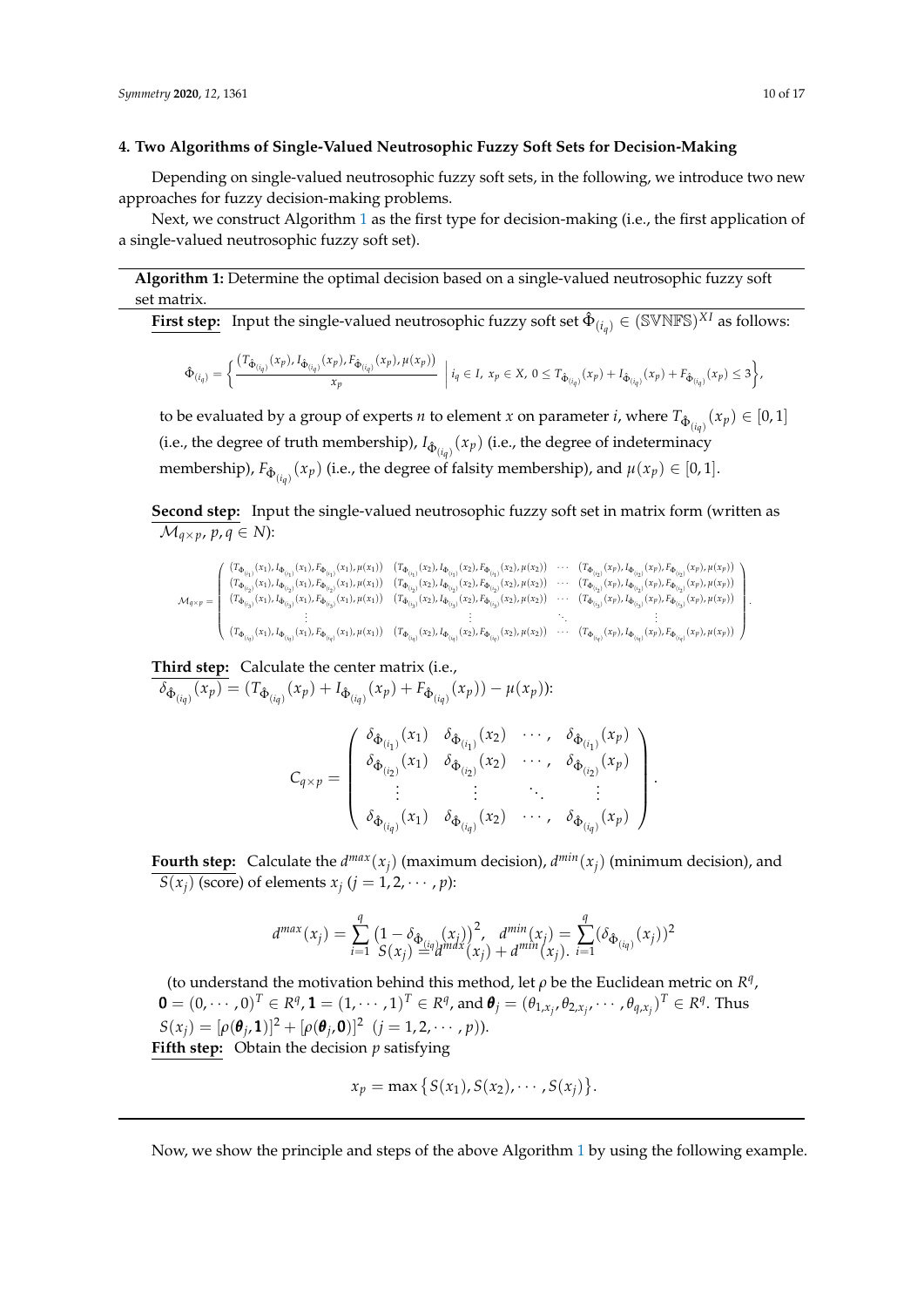**Example 8.** *An investment company wants to choose some investment projects to make full use of idle funds. There are five alternatives*  $X = \{z_1, z_2, z_3, z_4, z_5\}$  *that can be selected: two internet education projects (denoted as z*<sup>1</sup> *and z*2*) and three film studio investments (represented as z*3, *z*4, *z*5*). According to the project investment books, the decision-makers evaluate the five alternatives from the following three parameters*  $I = \{i_1, i_2, i_3\}$ *, where i*<sup>1</sup> *is "human resources", i*<sup>2</sup> *is "social benefits", and i*<sup>3</sup> *is "expected benefits". The data of the single-valued*  $\mathit{neutrosophic}\, \mathit{fuzzy}\, \mathit{soft}\, \mathit{set}\, \hat{\Phi}_{(i_q)} \in (\mathbb{S}\mathbb{V}\mathbb{N}\mathbb{F}\mathbb{S})^{XI}\, \mathit{is}\, \mathit{given}\, \mathit{by}$ 

|  |  | 22 |                                                                                                                                        |                                                                                                                                                       |
|--|--|----|----------------------------------------------------------------------------------------------------------------------------------------|-------------------------------------------------------------------------------------------------------------------------------------------------------|
|  |  |    | $(0.3, 0.7, 0.5, 0.2) \qquad (0.1, 0.8, 0.5, 0.5) \qquad (0.2, 0.6, 0.8, 0.7) \qquad (0.5, 0.6, 0.5, 0.2) \qquad (0.4, 0.7, 0.9, 0.1)$ |                                                                                                                                                       |
|  |  |    | $(0.9, 0.4, 0.5, 0.7) \qquad (0.3, 0.7, 0.5, 0.4) \qquad (0.8, 0.2, 0.6, 0.8) \qquad (0.3, 0.7, 0.2, 0.5) \qquad (0.7, 0.8, 0.8, 0.3)$ |                                                                                                                                                       |
|  |  |    |                                                                                                                                        | $(0.6, 0.3, 0.5, 0.6) \qquad (0.3, 0.5, 0.6, 0.4) \qquad (0.7, 0.1, 0.6, 0.3) \qquad (0.8, 0.9, 0.6, 0.4) \qquad (0.7, 0.8, 0.9, 0.6) \qquad \bigg\}$ |

*Now, we will explain the practical meaning of alternatives X by taking the alternative z*<sup>1</sup> *as an example:* the single-valued neutrosophic fuzzy soft set  $\hat{\Phi}_{(i_1)}(z_1)=(0.3,0.7,0.5,0.2)$  is the evaluation by four expert *groups; the single-valued neutrosophic fuzzy soft value 0.3 (meaning that 30*% *say yes in the first expert group)*  $in$   $\hat{\Phi}_{(i_1)}(z_1)$ , the single-valued neutrosophic fuzzy soft value 0.7 (meaning 70% say no in the second expert  $g$ roup) in  $\hat{\Phi}_{(i_1)}(z_1)$ , the single-valued neutrosophic fuzzy soft value 0.5 (meaning 50% say yes in the third  $e$ xpert group) in  $\hat\Phi_{(i_1)}(z_1)$ , and fuzzy value 0.2 (meaning 20% say no in the fourth expert group) in  $\hat\Phi_{(i_1)}(z_1)$ . *Then, the single-valued neutrosophic fuzzy soft set in matrix form* M3×<sup>5</sup> *in the second step of Algorithm [1](#page-9-0) is given by*

$$
\mathcal{M}_{3\times 5} = \left(\begin{array}{cccccc} (0.3, 0.7, 0.5, 0.2) & (0.9, 0.4, 0.5, 0.7) & (0.6, 0.3, 0.5, 0.6) \\ (0.1, 0.8, 0.5, 0.5) & (0.3, 0.7, 0.5, 0.4) & (0.3, 0.5, 0.6, 0.4) \\ (0.2, 0.6, 0.8, 0.7) & (0.8, 0.2, 0.6, 0.8) & (0.7, 0.1, 0.6, 0.3) \\ (0.5, 0.6, 0.5, 0.2) & (0.3, 0.7, 0.2, 0.5) & (0.8, 0.9, 0.6, 0.4) \\ (0.4, 0.7, 0.9, 0.1) & (0.7, 0.8, 0.8, 0.3) & (0.7, 0.8, 0.9, 0.6) \end{array}\right).
$$

*Thus, we obtain the following center matrix*  $C_{3\times5}$  *of*  $M_{3\times5}$  *in the third step of Algorithm [1:](#page-9-0)* 

$$
C_{3\times 5} = \left(\begin{array}{rrr} 1.3 & 1.1 & 0.8 \\ 0.9 & 1.1 & 1 \\ 0.9 & 0.8 & 1.1 \\ 1.4 & 0.7 & 1.9 \\ 1.9 & 2 & 1.8 \end{array}\right)
$$

.

*By calculating, we get*  $d^{max}(z_j)$ *,*  $d^{min}(z_j)$ *, and*  $S(z_j)$  *of elements*  $z_j$  *(* $j = 1, 2, 3, 4, 5$ *):* 

$$
d^{max}(z_1) = 0.14, d^{max}(z_2) = 0.02, d^{max}(z_3) = 0.06, d^1(z_4) = 1.06, d^{max}(z_5) = 2.45;
$$
  

$$
d^{min}(z_1) = 3.54, d^{min}(z_2) = 3.02, d^{min}(z_3) = 2.66, d^{min}(z_4) = 6.06, d^{min}(z_5) = 10.85;
$$
  

$$
S(z_1) = 3.68, S(z_2) = 3.04, S(z_3) = 2.72, S(z_4) = 7.12, S(z_5) = 13.3.
$$

*Finally, we can see from the fifth step that*  $z_5$  *is the best decision.* 

Now, we present Algorithm [2](#page-11-0) as a second type for a decision-making problem (i.e., a second application of the single-valued neutrosophic fuzzy soft set) as follows: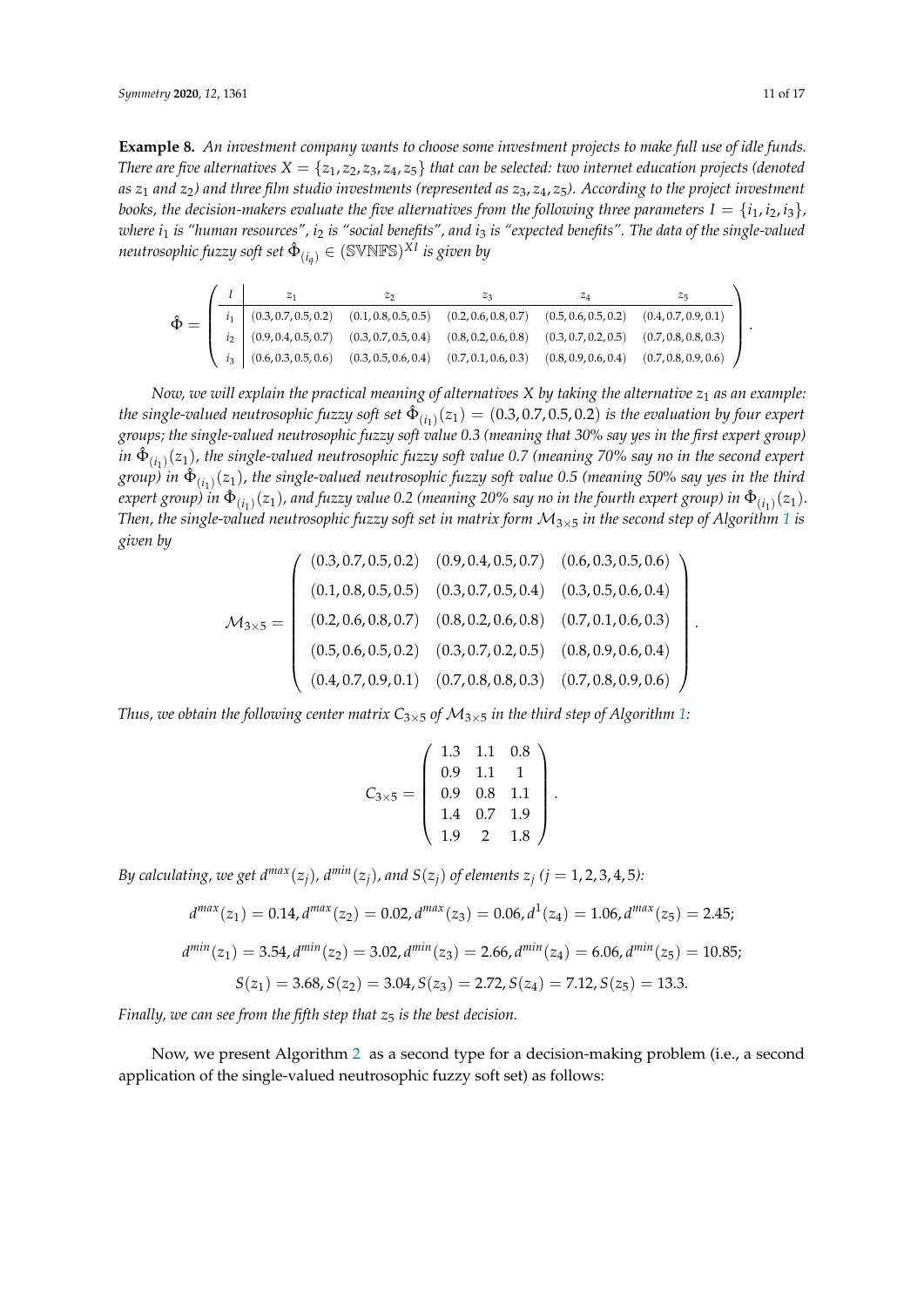**Algorithm 2:** Determine the optimal decision based on AND operation of two single-valued neutrosophic fuzzy soft sets.

<span id="page-11-0"></span> $\frac{1}{n}$  **First step:** Input the single-valued neutrosophic fuzzy soft sets  $\hat{\Phi}_{(i_q)} \in (\mathbb{S} \text{VNFS})^{XI}$  and  $\hat{\Psi}_{(j_q)} \in (\mathbb{SWNFS})^{XI}$ , defined, respectively, as follows:

$$
\hat{\Phi}_{(i_q)} = \left\{ \frac{(T_{\hat{\Phi}_{(i_q)}}(x_p), I_{\hat{\Phi}_{(i_q)}}(x_p), F_{\hat{\Phi}_{(i_q)}}(x_p), \mu(x_p))}{x_p} \middle| i_q \in I, x_p \in X, 0 \leq T_{\hat{\Phi}_{(i_q)}}(x_p) + I_{\hat{\Phi}_{(i_q)}}(x_p) + F_{\hat{\Phi}_{(i_q)}}(x_p) \leq 3 \right\},\
$$

to be evaluated by a group of experts *n* to element *x* on parameter *i*, where  $T_{\hat{\Phi}_{(i_q)}}(x_p) \in [0,1]$ (i.e., the degree of truth membership),  $I_{\hat{\Phi}_{(i_q)}}(x_p)$  (i.e., the degree of indeterminacy membership),  $F_{\hat{\Phi}_{(i_q)}}(x_p)$  (i.e., the degree of falsity membership), and  $\mu(x_p)\in[0,1]$ ,

$$
\hat{\Psi}_{(j_q)} = \left\{ \frac{\left(T'_{\hat{\Psi}_{(j_q)}}(x_p), I'_{\hat{\Psi}_{(j_q)}}(x_p), F'_{\hat{\Psi}_{(j_q)}}(x_p), \mu'(x_p)\right)}{x_p} \middle| j_q \in J, \ x_p \in X, \ 0 \le T'_{\hat{\Psi}_{(j_q)}}(x_p) + I'_{\hat{\Psi}_{(j_q)}}(x_p) + F'_{\hat{\Psi}_{(j_q)}}(x_p) \le 3 \right\}
$$

to be evaluated by a group of experts *n* to element *x* on parameter *j*, where  $T_{\hat{\Psi}'_{(jq)}}(x_p) \in [0,1]$ (i.e., the degree of truth membership),  $I_{\hat{\Psi}'_{(j_q)}}(x_p)$  (i.e., the degree of indeterminacy membership),  $F_{\hat{\Psi}'_{(j_q)}}(x_p)$  (i.e., the degree of falsity membership), and  $\mu(x_p) \in [0,1].$ 

**Second step:** Define and calculate the AND operation of two single-valued neutrosophic  $fuzzy~soft~sets~\hat{\Phi}_{(i_q)}\in(\mathbb{SWNFS})^{XI}$  and  $\hat{\Psi}_{(j_q)}\in(\mathbb{SWNFS})^{XI}$ , denoted by  $(\hat{\Phi} \overline{\wedge} \hat{\Psi})_{(i_q,j_q)}$   $(\forall i \in I, j \in J)$ , defined as

$$
(\hat{\Phi} \overline{\wedge} \hat{\Psi})_{(i_q, j_q)} = \Big\{ \frac{(T_{\hat{\Phi}_{(i_q)}}(x_p) \wedge T'_{\hat{\Psi}_{(j_q)}}(x_p) , I_{\hat{\Phi}_{(i_q)}}(x_p) \vee I'_{\hat{\Psi}_{(j_q)}}(x_p) , F_{\hat{\Phi}_{(i_q)}}(x_p) \vee F'_{\hat{\Psi}_{(j_q)}}(x_p) , \mu(x_p) \wedge \mu'(x_p))}{x_p} \Big| i_q \in I, j_q \in J, x_p \in X \Big\}.
$$

**Third step:** Define and write the truth membership  $(\hat{\Phi} \overline{\wedge} \hat{\Psi})^T_{(i_q,j_q)}$ , the indeterminacy  $\text{membership } (\hat{\Phi} \overline{\wedge} \hat{\Psi})^I_{(i_q, j_q)}, \text{and the falsity membership } (\hat{\Phi} \overline{\wedge} \hat{\Psi})^F_{(i_q, j_q)}, \text{respectively, as follows:}$ 

$$
(\hat{\Phi}\overline{\wedge}\hat{\Psi})^T_{(i_q,j_q)} = \left\{ \frac{(T_{\hat{\Phi}_{(i_q)}}(x_p) \wedge T'_{\hat{\Psi}_{(j_q)}}(x_p), \mu(x_p) \wedge \mu'(x_p))}{x_p} \middle| i_q \in I, j_q \in J, x_p \in X \right\},\
$$

$$
(\hat{\Phi}\overline{\wedge}\hat{\Psi})^I_{(i_q,j_q)} = \left\{ \frac{(I_{\hat{\Phi}_{(i_q)}}(x_p) \vee I'_{\hat{\Psi}_{(j_q)}}(x_p), \mu(x_p) \wedge \mu'(x_p))}{x_p} \middle| i_q \in I, j_q \in J, x_p \in X \right\},\
$$

and

$$
(\hat{\Phi}\overline{\wedge}\hat{\Psi})^F_{(i_q,j_q)} = \bigg\{ \frac{\left(F_{\hat{\Phi}_{(i_q)}}(x_p) \vee F'_{\hat{\Psi}_{(j_q)}}(x_p), \mu(x_p) \wedge \mu'(x_p)\right)}{x_p} \bigg| i_q \in I, j_q \in J, x_p \in X \bigg\}.
$$

 $\frac{1}{2}$  **Fourth step:** Define and compute the max-matrices of  $(\hat{\Phi} \overline{\wedge} \hat{\Psi})^T_{(i_q,j_q)}$ ,  $(\hat{\Phi} \overline{\wedge} \hat{\Psi})^I_{(i_q,j_q)}$ , and  $(\hat{\Phi} \overline{\wedge} \hat{\Psi})^F_{(i_q,j_q)}$ , respectively, for every  $x_p \in X$  as follows  $(p=1,2,\cdots,N)$ :

$$
(\hat{\Phi}\overline{\wedge}\hat{\Psi})_{(i_q,j_q)}^T(x_p) = \frac{1}{2} \Big( (T_{\hat{\Phi}_{(i_q)}}(x_p) \wedge T'_{\hat{\Psi}_{(j_q)}}(x_p)) + (\mu(x_p) \wedge \mu'(x_p)) \Big),
$$
  

$$
(\hat{\Phi}\overline{\wedge}\hat{\Psi})_{(i_q,j_q)}^I(x_p) = \Big( (I_{\hat{\Phi}_{(i_q)}}(x_p) \vee I'_{\hat{\Psi}_{(j_q)}}(x_p)) \times (\mu(x_p) \wedge \mu'(x_p)) \Big),
$$
  

$$
(\hat{\Phi}\overline{\wedge}\hat{\Psi})_{(i_q,j_q)}^F(x_p) = \Big( (F_{\hat{\Phi}_{(i_q)}}(x_p) \vee F'_{\hat{\Psi}_{(j_q)}}(x_p)) - (\mu(x_p) \wedge \mu'(x_p)) \Big)^2.
$$

and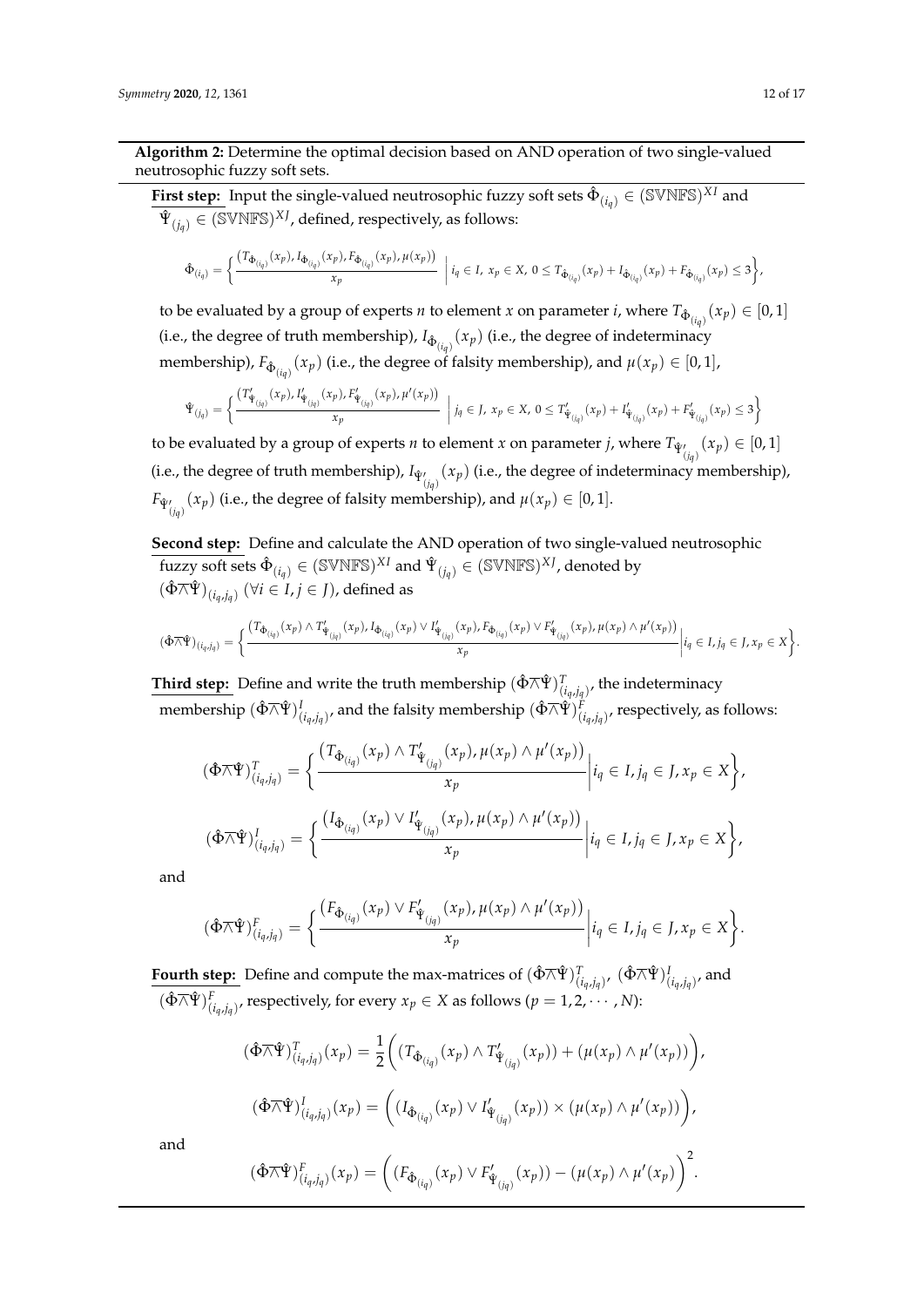#### **Algorithm 2:** *Cont.*

**Fifth step:** Calculate and write the max-decision  $\tau_T$  (i.e.,  $\tau_T : X \to R$ ),  $\tau_I$  (i.e.,  $\tau_I : X \to R$ ), and  $\tau_F\;$  (i.e.,  $\tau_F:X\to R)$  of  $(\hat\Phi\overline\wedge\hat \Psi)^T_{(i_q,j_q)}$ ,  $(\hat\Phi\overline\wedge\hat \Psi)^I_{(i_q,j_q)}$ , and  $(\hat\Phi\overline\wedge\hat \Psi)^F_{(i_q,j_q)}$ , respectively, for every  $x_p \in X$  as follows  $(p = 1, 2, \cdots, N)$ :

$$
\tau_T(x_p) = \sum_{(i,j)\in I\times J} \delta_T(x_p)(i,j), \quad \tau_I(x_p) = \sum_{(i,j)\in I\times J} \delta_F(x_p)(i,j), \text{ and } \sum_{(i,j)\in I\times J} \delta_F(x_p)(i,j),
$$

where

$$
\delta_{T}(x_{p})(i,j) = \begin{cases}\n(\hat{\Phi}\overline{\wedge}\hat{\Psi})_{(i_{q},j_{q})}^{T}(x_{p}), & (\hat{\Phi}\overline{\wedge}\hat{\Psi})_{(i_{q},j_{q})}^{T}(x_{p}) = \max\{(\hat{\Phi}\overline{\wedge}\hat{\Psi})_{(u_{q},v_{q})}^{T}(x_{p}) : (u,v) \in I \times J\} \\
0, & \text{otherwise}\n\end{cases}
$$
\n
$$
\delta_{I}(x_{p})(i,j) = \begin{cases}\n(\hat{\Phi}\overline{\wedge}\hat{\Psi})_{(i_{q},j_{q})}^{I}(x_{p}), & (\hat{\Phi}\overline{\wedge}\hat{\Psi})_{(i_{q},j_{q})}^{I}(x_{p}) = \max\{(\hat{\Phi}\overline{\wedge}\hat{\Psi})_{(u_{q},v_{q})}^{I}(x_{p}) : (u,v) \in I \times J\} \\
0, & \text{otherwise}\n\end{cases}
$$
\n
$$
\delta_{F}(x_{p})(i,j) = \begin{cases}\n(\hat{\Phi}\overline{\wedge}\hat{\Psi})_{(i_{q},j_{q})}^{F}(x_{p}), & (\hat{\Phi}\overline{\wedge}\hat{\Psi})_{(i_{q},j_{q})}^{F}(x_{p}) = \max\{(\hat{\Phi}\overline{\wedge}\hat{\Psi})_{(u_{q},v_{q})}^{F}(x_{p}) : (u,v) \in I \times J\} \\
0, & \text{otherwise}\n\end{cases}
$$

**Sixth step:** Calculate the score  $S(x_p)$  of element  $x_p$  as follows ( $p = 1, 2, \cdots, N$ ):

$$
S(x_p) = \tau_T(x_p) + \tau_I(x_p) + \tau_F(x_p).
$$

**Seventh step:** Obtain the decision *p* satisfying

$$
x_p = \max \left\{ S(x_1), S(x_2), \cdots, S(x_j) \right\}.
$$

Now, we show the principle and steps of the above Algorithm [2](#page-11-0) using the following example.

**Example 9.** *(Continued from Example 11). Suppose that an investment company also adds three different parameters*  $J = \{j_1, j_2, j_3\}$ , where  $j_1$  *is "marketing management"*,  $j_2$  *is "productivity of capital"*, and  $j_3$  *is*  $\H$ "interest rates". The data of the single-valued neutrosophic fuzzy soft set  $\hat{\Psi}_{(j_q)}\in(\mathbb{SWNFS})^{XI}$  is given by

|  |                                                                                                                    | $\mathcal{L}$                                                        | ∠વ                                                                                          |                      |                      |  |
|--|--------------------------------------------------------------------------------------------------------------------|----------------------------------------------------------------------|---------------------------------------------------------------------------------------------|----------------------|----------------------|--|
|  | (0.5, 0.6, 0.7, 0.4)                                                                                               |                                                                      | $(0.3, 0.2, 0.7, 0.8)$ $(0.6, 0.9, 0.4, 0.3)$ $(0.8, 0.8, 0.2, 0.1)$ $(0.9, 0.5, 0.4, 0.2)$ |                      |                      |  |
|  | $(0.8, 0.4, 0.5, 0.2)$ $(0.7, 0.9, 0.2, 0.1)$ $(0.3, 0.3, 0.9, 0.4)$ $(0.9, 0.4, 0.5, 0.5)$ $(0.7, 0.8, 0.7, 0.2)$ |                                                                      |                                                                                             |                      |                      |  |
|  |                                                                                                                    | $(0.9, 0.9, 0.5, 0.3)$ $(0.5, 0.9, 0.2, 0.1)$ $(0.6, 0.6, 0.1, 0.5)$ |                                                                                             | (0.5, 0.7, 0.8, 0.8) | (0.6, 0.2, 0.4, 0.7) |  |

*Now, we explain the practical meaning of alternatives X by taking the alternative z*<sup>1</sup> *as an example:* the single-valued neutrosophic fuzzy soft set  $\hat{\Psi}_{(j_1)}(z_1)=(0.5,0.6,0.7,0.4)$  is the evaluation by four expert *groups; the single-valued neutrosophic fuzzy soft value 0.5 (meaning 50*% *say yes in the first expert group)*  $in$   $\hat{\Psi}_{(j_1)}(z_1)$ , the single-valued neutrosophic fuzzy soft value 0.6 (meaning 60% say no in the second expert *group) in* Ψˆ (*j*1 ) (*z*1), *the single-valued neutrosophic fuzzy soft value 0.7 (meaning 70*% *say yes in the third*  $e$ xpert group) in  $\hat{\Psi}_{(j_1)}(z_1)$ , and fuzzy value 0.4 (meaning 40% say no in the fourth expert group) in  $\hat{\Psi}_{(j_1)}(z_1).$  $\Delta$  *Then, by computing*  $(\hat{\Phi} \overline{\wedge} \hat{\Psi})_{(i_q,j_q)}$  $(q=1,2,3)$  $(q=1,2,3)$  $(q=1,2,3)$  *in the second step of Algorithm 2, we obtain the following:* 

,

,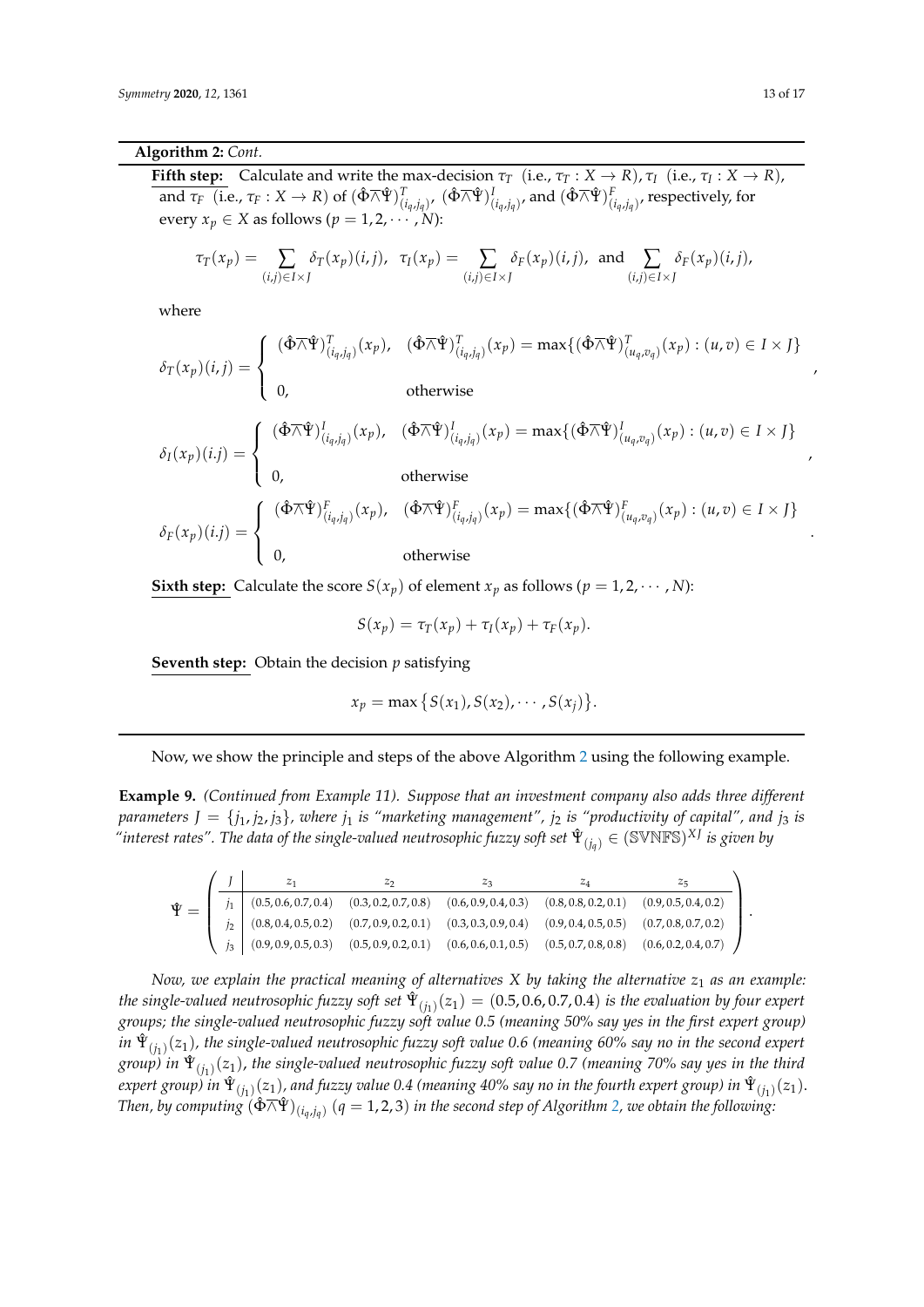| ∲⊼Ŷ          | $z_1$                | $z_2$                | $z_3$                | $z_4$                | $z_{5}$              |
|--------------|----------------------|----------------------|----------------------|----------------------|----------------------|
| $(i_1, j_1)$ | (0.3, 0.7, 0.7, 0.2) | (0.1, 0.8, 0.7, 0.5) | (0.2, 0.9, 0.8, 0.3) | (0.5, 0.8, 0.5, 0.1) | (0.4, 0.7, 0.9, 0.1) |
| $(i_1, j_2)$ | (0.3, 0.7, 0.5, 0.2) | (0.1, 0.9, 0.5, 0.1) | (0.2, 0.6, 0.9, 0.4) | (0.5, 0.6, 0.5, 0.2) | (0.4, 0.8, 0.9, 0.1) |
| $(i_1, j_3)$ | (0.3, 0.9, 0.5, 0.2) | (0.1, 0.9, 0.5, 0.1) | (0.2, 0.6, 0.8, 0.5) | (0.5, 0.7, 0.8, 0.2) | (0.4, 0.7, 0.9, 0.1) |
| $(i_2, j_1)$ | (0.5, 0.6, 0.7, 0.4) | (0.3, 0.7, 0.7, 0.4) | (0.6, 0.9, 0.6, 0.3) | (0.3, 0.8, 0.2, 0.1) | (0.7, 0.8, 0.8, 0.2) |
| $(i_2, i_2)$ | (0.8, 0.4, 0.5, 0.2) | (0.3, 0.9, 0.5, 0.1) | (0.3, 0.3, 0.9, 0.4) | (0.3, 0.7, 0.5, 0.5) | (0.7, 0.8, 0.8, 0.2) |
| $(i_2, j_3)$ | (0.9, 0.9, 0.5, 0.3) | (0.3, 0.9, 0.5, 0.1) | (0.6, 0.6, 0.6, 0.5) | (0.3, 0.7, 0.8, 0.5) | (0.6, 0.8, 0.8, 0.3) |
| $(i_3, j_1)$ | (0.5, 0.6, 0.7, 0.4) | (0.3, 0.5, 0.6, 0.4) | (0.7, 0.8, 0.6, 0.1) | (0.8, 0.9, 0.6, 0.1) | (0.7, 0.8, 0.9, 0.2) |
| $(i_3, i_2)$ | (0.6, 0.4, 0.5, 0.2) | (0.3, 0.9, 0.6, 0.1) | (0.3, 0.3, 0.9, 0.3) | (0.8, 0.9, 0.6, 0.4) | (0.7, 0.8, 0.9, 0.2) |
| $(i_3, j_3)$ | (0.6, 0.9, 0.5, 0.3) | (0.3, 0.9, 0.6, 0.1) | (0.6, 0.6, 0.6, 0.3) | (0.5, 0.9, 0.8, 0.4) | (0.6, 0.8, 0.9, 0.6) |

 $By$  calculating in the third step of Algorithm [2,](#page-11-0) we get the truth membership  $(\hat{\Phi} \overline{\wedge} \hat{\Psi})^T_{(i_q,j_q)}$ , the indeterminacy membership  $(\hat\Phi\overline\wedge \hat\Psi)^I_{(i_q,j_q)}$ , and the falsity membership  $(\hat\Phi\overline\wedge \hat\Psi)^F_{(i_q,j_q)}$ , respectively, as follows: *(q* = 1, 2, 3*):*

| $(\hat{\Phi} \overline\wedge \hat{\Psi})^T$ | $\mathfrak{z}_1$ | $\mathbb{Z}_2$ | $z_3$      | $z_4$          | $z_{5}$            |
|---------------------------------------------|------------------|----------------|------------|----------------|--------------------|
| $(i_1, j_1)$                                | (0.3, 0.2)       | (0.1, 0.5)     | (0.2, 0.3) | (0.5, 0.1)     | (0.4, 0.1)         |
| $(i_1, j_2)$                                | (0.3, 0.2)       | (0.1, 0.1)     | (0.2, 0.4) | (0.5, 0.2)     | (0.4, 0.1)         |
| $(i_1, j_3)$                                | (0.3, 0.2)       | (0.1, 0.1)     | (0.2, 0.5) | (0.5, 0.2)     | (0.4, 0.1)         |
| $(i_2, j_1)$                                | (0.5, 0.4)       | (0.3, 0.4)     | (0.6, 0.3) | (0.3, 0.1)     | (0.7, 0.2)         |
| $(i_2, j_2)$                                | (0.8, 0.2)       | (0.3, 0.1)     | (0.3, 0.4) | (0.3, 0.5)     | (0.7, 0.2)         |
| $(i_2, j_3)$                                | (0.9, 0.3)       | (0.3, 0.1)     | (0.6, 0.5) | (0.3, 0.5)     | (0.6, 0.3)         |
| $(i_3, j_1)$                                | (0.5, 0.4)       | (0.3, 0.4)     | (0.7, 0.1) | (0.8, 0.1)     | (0.7, 0.2)         |
| $(i_3, j_2)$                                | (0.6, 0.2)       | (0.3, 0.1)     | (0.3, 0.3) | (0.8, 0.4)     | (0.7, 0.2)         |
| $(i_3, j_3)$                                | (0.6, 0.3)       | (0.3, 0.1)     | (0.6, 0.3) | (0.5, 0.4)     | (0.6, 0.6)         |
| $(\hat{\Phi} \overline\wedge \hat{\Psi})^I$ | $z_1$            | $z_2$          | $z_3$      | $\mathbb{Z}_4$ | $\boldsymbol{z}_5$ |
| $(i_1, j_1)$                                | (0.7, 0.2)       | (0.8, 0.5)     | (0.9, 0.3) | (0.8, 0.1)     | (0.7, 0.1)         |
| $(i_1, j_2)$                                | (0.7, 0.2)       | (0.9, 0.1)     | (0.6, 0.4) | (0.6, 0.2)     | (0.8, 0.1)         |
| $(i_1, j_3)$                                | (0.9, 0.2)       | (0.9, 0.1)     | (0.6, 0.5) | (0.7, 0.2)     | (0.7, 0.1)         |
| $(i_2, j_1)$                                | (0.6, 0.4)       | (0.7, 0.4)     | (0.9, 0.3) | (0.8, 0.1)     | (0.8, 0.2)         |
| $(i_2, j_2)$                                | (0.4, 0.2)       | (0.9, 0.1)     | (0.3, 0.4) | (0.7, 0.5)     | (0.8, 0.2)         |
| $(i_2, j_3)$                                | (0.9, 0.3)       | (0.9, 0.1)     | (0.6, 0.5) | (0.7, 0.5)     | (0.8, 0.3)         |
| $(i_3, j_1)$                                | (0.6, 0.4)       | (0.5, 0.4)     | (0.8, 0.1) | (0.9, 0.1)     | (0.8, 0.2)         |
| $(i_3, j_2)$                                | (0.4, 0.2)       | (0.9, 0.1)     | (0.3, 0.3) | (0.9, 0.4)     | (0.8, 0.2)         |
| $(i_3, j_3)$                                | (0.9, 0.3)       | (0.9, 0.1)     | (0.6, 0.3) | (0.9, 0.4)     | (0.8, 0.6)         |
| $(\hat\Phi \overline\wedge \hat \Psi)^F$    | $z_1$            | $z_2$          | $z_3$      | $z_4$          | $z_{5}$            |
| $(i_1, j_1)$                                | (0.7, 0.2)       | (0.7, 0.5)     | (0.8, 0.3) | (0.5, 0.1)     | (0.9, 0.1)         |
| $(i_1, j_2)$                                | (0.5, 0.2)       | (0.5, 0.1)     | (0.9, 0.4) | (0.5, 0.2)     | (0.9, 0.1)         |
| $(i_1, j_3)$                                | (0.5, 0.2)       | (0.5, 0.1)     | (0.8, 0.5) | (0.8, 0.2)     | (0.9, 0.1)         |
| $(i_2, j_1)$                                | (0.7, 0.4)       | (0.7, 0.4)     | (0.6, 0.3) | (0.2, 0.1)     | (0.8, 0.2)         |
| $(i_2, j_2)$                                | (0.5, 0.2)       | (0.5, 0.1)     | (0.9, 0.4) | (0.5, 0.5)     | (0.8, 0.2)         |
| $(i_2, j_3)$                                | (0.5, 0.3)       | (0.5, 0.1)     | (0.6, 0.5) | (0.8, 0.5)     | (0.8, 0.3)         |
| $(i_3, j_1)$                                | (0.7, 0.4)       | (0.6, 0.4)     | (0.6, 0.1) | (0.6, 0.1)     | (0.9, 0.2)         |
| $(i_3, j_2)$                                | (0.5, 0.2)       | (0.6, 0.1)     | (0.9, 0.3) | (0.6, 0.4)     | (0.9, 0.2)         |
| $(i_3, j_3)$                                | (0.5, 0.3)       | (0.6, 0.1)     | (0.6, 0.3) | (0.8, 0.4)     | (0.9, 0.6)         |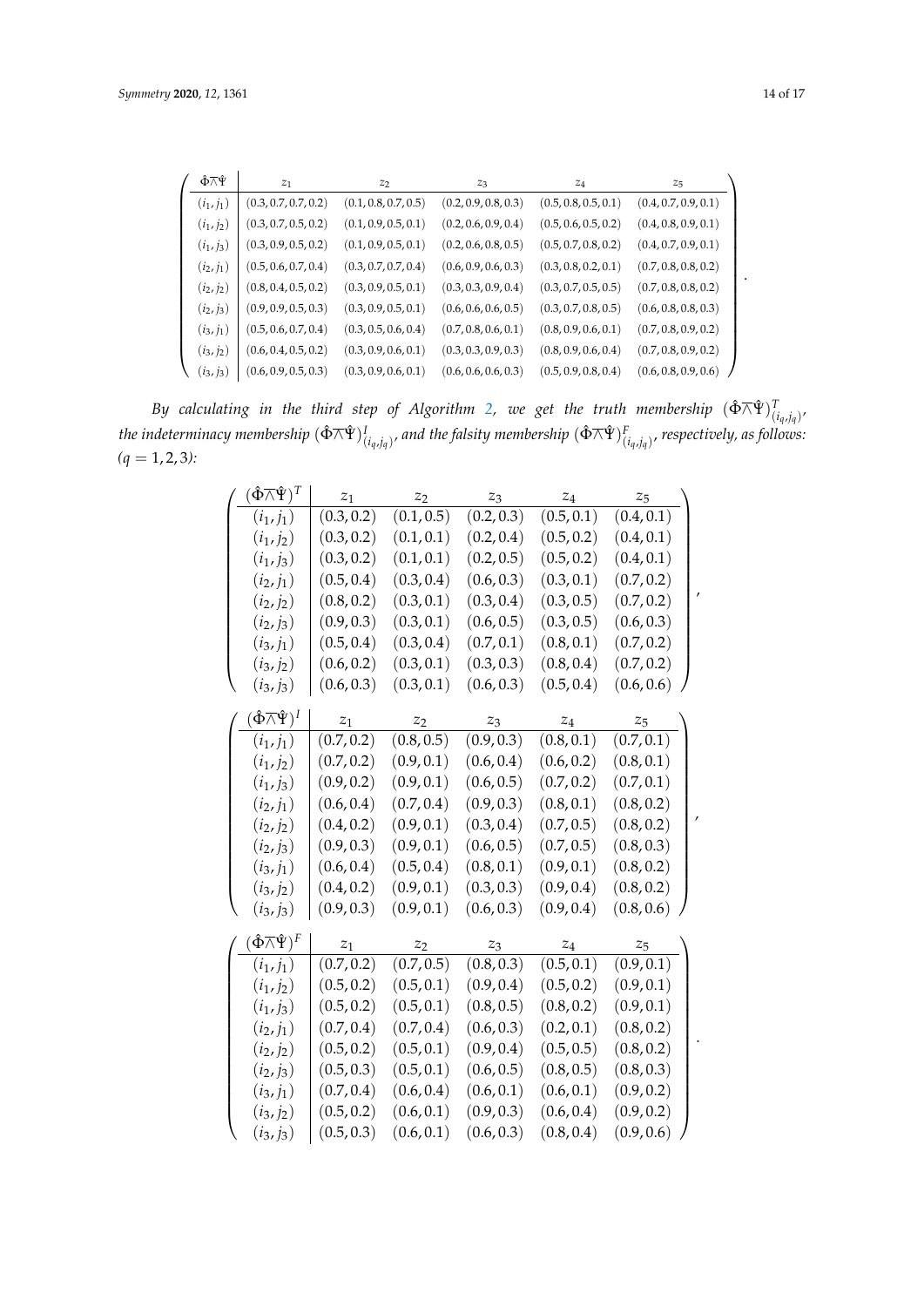$B$ y calculating in the fourth step of Algorithm [2,](#page-11-0) we obtain the max-matrices of  $(\hat\Phi\bigwedge\hat\Psi)^T_{(i_q,j_q)}$ ,  $(\hat\Phi\bigwedge\hat\Psi)^I_{(i_q,j_q)}$ ,  $and\ (\hat\Phi\bigwedge\hat\Psi\big)^F_{(i_q,j_q)}\ (p=1,2,3,4,5;\ q=1,2,3),$  respectively, for every  $z_p\in X$  as follows:

| $(\hat{\Phi} \overline\wedge \hat{\Psi})^T$ | $z_1$ | $z_2$ | $z_3$ | $\mathbb{Z}_4$ | $\mathbb{Z}_5$     |
|---------------------------------------------|-------|-------|-------|----------------|--------------------|
| $(i_1, j_1)$                                | 0.25  | 0.3   | 0.25  | 0.3            | 0.25               |
| $(i_1, j_2)$                                | 0.25  | 0.1   | 0.3   | 0.35           | 0.25               |
| $(i_1, j_3)$                                | 0.25  | 0.1   | 0.35  | 0.35           | 0.25               |
| $(i_2, j_1)$                                | 0.45  | 0.35  | 0.45  | 0.2            | 0.45               |
| $(i_2, j_2)$                                | 0.5   | 0.2   | 0.35  | 0.4            | 0.45               |
| $(i_2, j_3)$                                | 0.6   | 0.2   | 0.55  | 0.4            | 0.45               |
| $(i_3, j_1)$                                | 0.45  | 0.35  | 0.4   | 0.45           | 0.45               |
| $(i_3, j_2)$                                | 0.4   | 0.2   | 0.3   | 0.6            | 0.45               |
| $(i_3, j_3)$                                | 0.45  | 0.2   | 0.45  | 0.45           | 0.6                |
|                                             |       |       |       |                |                    |
| $(\hat\Phi \overline\wedge \hat\Psi)^I$     | $z_1$ | $z_2$ | $z_3$ | $z_4$          | $\boldsymbol{z}_5$ |
| $(i_1, j_1)$                                | 0.14  | 0.4   | 0.27  | 0.08           | 0.07               |
| $(i_1, j_2)$                                | 0.14  | 0.09  | 0.24  | 0.12           | 0.08               |
| $(i_1, j_3)$                                | 0.18  | 0.09  | 0.3   | 0.14           | 0.07               |
| $(i_2, j_1)$                                | 0.24  | 0.28  | 0.27  | 0.08           | 0.16               |
| $(i_2, j_2)$                                | 0.08  | 0.08  | 0.12  | 0.35           | 0.16               |
| $(i_2, j_3)$                                | 0.27  | 0.09  | 0.3   | 0.35           | 0.24               |
| $(i_3, j_1)$                                | 0.24  | 0.2   | 0.08  | 0.09           | 0.16               |
| $(i_3, j_2)$                                | 0.08  | 0.09  | 0.09  | 0.36           | 0.16               |
| $(i_3, j_3)$                                | 0.27  | 0.09  | 0.18  | 0.36           | 0.48               |
|                                             |       |       |       |                |                    |
|                                             |       |       |       |                |                    |
| $(\hat\Phi \overline\wedge \hat\Psi)^F$     | $x_1$ | $z_2$ | $z_3$ | $\mathbb{Z}_4$ | $z_{5}$            |
| $(i_1, j_1)$                                | 0.25  | 0.04  | 0.25  | 0.16           | 0.64               |
| $(i_1, j_2)$                                | 0.09  | 0.16  | 0.25  | 0.09           | 0.64               |
| $(i_1, j_3)$                                | 0.09  | 0.16  | 0.09  | 0.36           | 0.64               |
| $(i_2, j_1)$                                | 0.09  | 0.09  | 0.09  | 0.01           | 0.36               |
| $(i_2, j_2)$                                | 0.09  | 0.16  | 0.25  | $\overline{0}$ | 0.36               |
| $(i_2, j_3)$                                | 0.04  | 0.16  | 0.01  | 0.09           | 0.25               |
| $(i_3, j_1)$                                | 0.09  | 0.04  | 0.25  | 0.25           | 0.49               |
| $(i_3, j_2)$                                | 0.09  | 0.25  | 0.36  | 0.04           | 0.49               |
| $(i_3, j_3)$                                | 0.04  | 0.25  | 0.09  | 0.16           | 0.09               |

*By calculating in the fifth step of Algorithm [2,](#page-11-0) we obtain the max-decision τT*, *τ<sup>I</sup>* , *and τ<sup>F</sup> of elements zp*, *respectively, as follows (p* = 1, 2, 3, 4, 5*):*

$$
\tau_T(z_1) = 2, \ \tau_T(z_2) = 0.3, \ \tau_T(z_3) = 0.8, \ \tau_T(z_4) = 2.05, \ \tau_T(z_5) = 1.5;
$$
  

$$
\tau_I(z_1) = 0.24, \ \tau_I(z_2) = 0.68, \ \tau_I(z_3) = 0.54, \ \tau_I(z_4) = 1.06, \ \tau_I(z_5) = 0.48;
$$
  

$$
\tau_F(z_1) = 0, \ \tau_F(z_2) = 0.25, \ \tau_F(z_3) = 0, \ \tau_F(z_4) = 0, \ \tau_F(z_5) = 3.87.
$$

*By calculating in the sixth step of Algorithm [2,](#page-11-0) the scores*  $S(z_p)$  *of elements*  $z_p$ ( $p = 1, 2, 3, 4, 5$ ), *respectively*, *are as follows:*

$$
S(z_1) = 2.24
$$
,  $S(z_2) = 1.23$ ,  $S(z_3) = 1.34$ ,  $S(z_4) = 3.11$ ,  $S(z_5) = 5.85$ .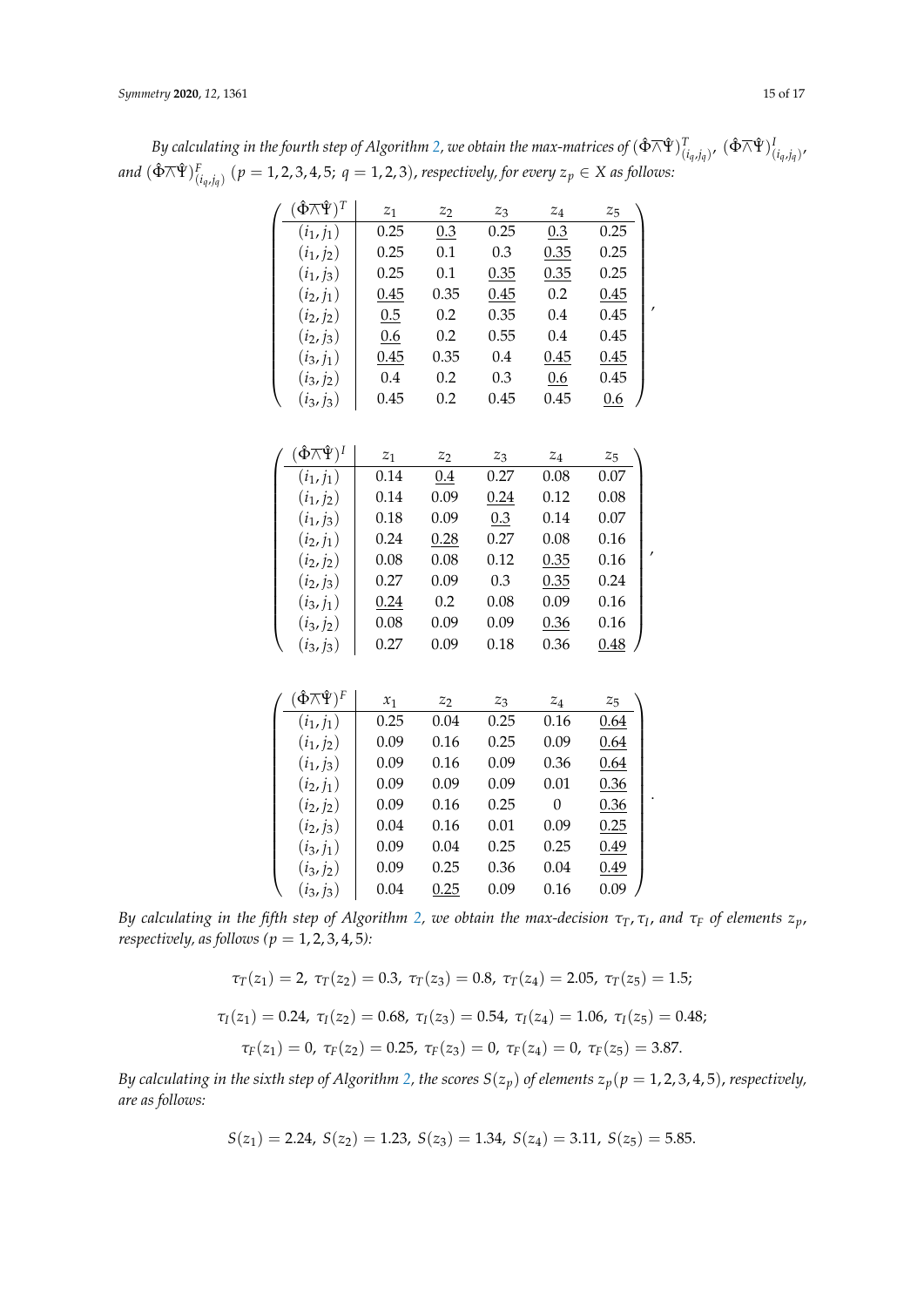*Finally, we know from the seventh step that*  $z_5$  *has a high value. Therefore, the experts should select*  $z_5$  *as the best choice.*

#### **Remark 2.**

*(1) By means of Algorithms [1](#page-9-0) and [2,](#page-11-0) we can see that the final results are in agreement. Thus, x*<sup>5</sup> *is the most accurate and refinable.*

*(2) By comparing the steps in Algorithms [1](#page-9-0) and [2,](#page-11-0) we can see that step 4 and step 5 in Algorithm [2](#page-11-0) are complicated in their process compared to step 2 and step 3 in Algorithm [1,](#page-9-0) respectively. So, if we take the complexity of these steps into consideration, Algorithm [2](#page-11-0) gives its decision concisely.*

*(3) Algorithms [1](#page-9-0) and [2](#page-11-0) that we have elaborated here arrive at their decisions by combining the concept of single-valued neutrosophic fuzzy set theory and soft set theory. As result, we can apply Algorithm [1](#page-9-0) to picture fuzzy soft sets [\[29\]](#page-16-19), generalized picture fuzzy soft sets [\[13\]](#page-16-3), and interval-valued neutrosophic soft sets [\[12\]](#page-16-2). Further, Algorithm [2](#page-11-0) can be applied to possibility m-polar fuzzy soft sets [\[15\]](#page-16-5) and possibility multi-fuzzy soft sets [\[17\]](#page-16-7).*

# <span id="page-15-9"></span>**5. Conclusions**

We introduced the notion of the single-valued neutrosophic fuzzy soft set as a novel neutrosophic soft set model. We discussed the five operations of the single-valued neutrosophic fuzzy soft set, such as subset, equal, union, intersection, and complement. The structure properties of the single-valued neutrosophic fuzzy soft set are explained. Then, a novel approach (i.e., Algorithm [1\)](#page-9-0) is presented as a single-valued neutrosophic fuzzy soft set decision method. Lastly, an application (i.e., Algorithm [2\)](#page-11-0) of a single-valued neutrosophic fuzzy soft set for fuzzy decision-making is constructed, and the two approaches (i.e., Algorithms [1](#page-9-0) and [2\)](#page-11-0) introduce an important contribution to further research and relevant applications. Therefore, in the future, we will provide a real application with a real dataset or we will apply the two approaches (i.e., Algorithms [1](#page-9-0) and [2\)](#page-11-0) to lung cancer disease [\[30\]](#page-16-20) and coronary artery disease [\[31\]](#page-16-21). In addition, we will describe in more detail in order to clarify if the methods (i.e., Algorithms [1](#page-9-0) and [2\)](#page-11-0) converge or diverge from standard approaches such as fuzzy sets [\[1\]](#page-15-0), intuitionistic fuzzy sets [\[2\]](#page-15-1), picture fuzzy sets [\[3\]](#page-15-2).

**Author Contributions:** Conceptualization and data curation, A.M.K.; Methodology, A.A.A. and W.A.; Writing—original draft preparation, F.S.; Funding acquisition, D.C. All authors have read and agreed to the published version of the manuscript.

**Funding:** This research received no external funding.

**Acknowledgments:** The authors thank the editors and the anonymous reviewers for their insightful comments which improved the quality of the paper. The authors wish to thank the Deanship of Scientific Research at Prince Sattam Bin Abdulaziz University, Alkharj 11942, Saudi Arabia, for their support of their research.

**Conflicts of Interest:** The authors declare no conflicts of interest.

## **References**

- <span id="page-15-0"></span>1. Zadeh, L.A. Fuzzy sets. *Inf. Contr.* **1965**, *8*, 338–353.
- <span id="page-15-1"></span>2. Atanassov, K.T. Intuitionistic fuzzy sets. *Fuzzy Sets Syst.* **1986**, *20*, 87–96.
- <span id="page-15-2"></span>3. Cuong, B.C. Picture fuzzy sets. *J. Comput. Sci. Cybern.* **2014**, *30*, 409–420.
- <span id="page-15-3"></span>4. Molodtsov, Soft set theory-first results. *Comput. Math. Appl.* **1999**, *37*, 19–31.
- <span id="page-15-4"></span>5. Maji, P.K.; Biswas, R.; Roy, A.R. Soft set theory. *Comput. Math. Appl.* **2003**, *44*, 555–562.
- <span id="page-15-5"></span>6. Maji, P.K.; Roy, A.R.; Biswas, R. An application of soft sets in a decision making problem. *Comput. Math. Appl.* **2002**, 44, 1077–1083.
- <span id="page-15-6"></span>7. Maji, P.K.; Biswas, R.; Roy, A.R. Fuzzy soft sets. *J. Fuzzy Math.* **2001**, *9*, 589–602.
- <span id="page-15-7"></span>8. Khalil, A.M.; Hassan N. Inverse fuzzy soft set and its application in decision making. *Int. J. Inf. Decis. Sci.* **2019**, *11*, 73–92.
- <span id="page-15-8"></span>9. Vijayabalaji, S.; Ramesh, A. Belief interval-valued soft set. *Expert Syst. Appl.* **2019**, *119*, 262–271.